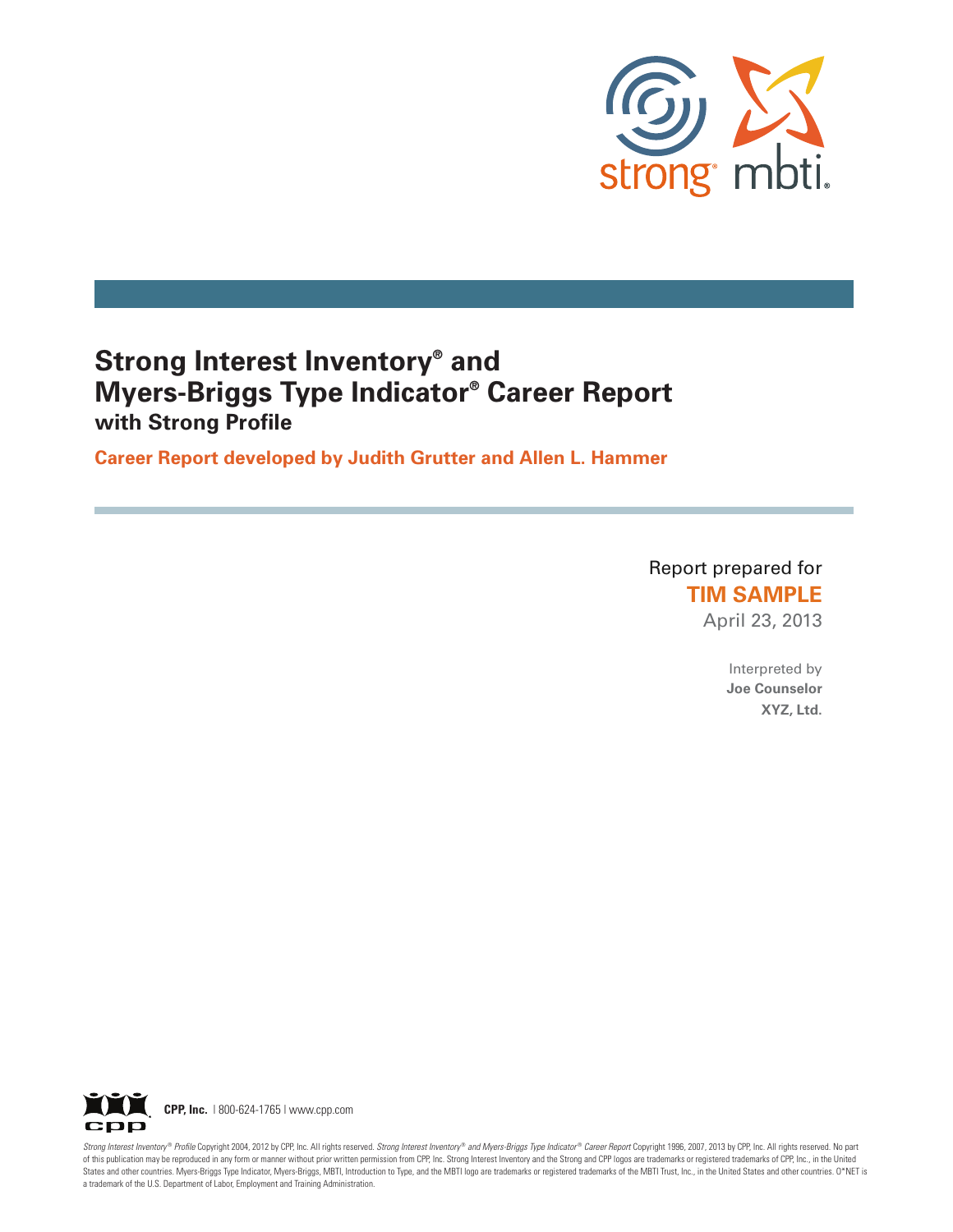

# **HOW THE STRONG CAN HELP YOU**

The *Strong Interest Inventory*® instrument is a powerful tool that can help you make satisfying decisions about your career and education. Whether you are just starting out in your career, thinking about a change, or considering education options for career preparation, you can benefit from the wealth of information reflected in your *Strong* results. Understanding your *Strong* Profile can help you identify a career focus and begin your career planning and exploration process.

Keep in mind that the *Strong* measures interests, not skills or abilities, and that the results can help guide you toward rewarding careers, work activities, education programs, and leisure activities—all based on your interests. As you review your Profile, remember that managing your career is not a one-time decision but a series of decisions made over your lifetime.

### **HOW YOU WILL BENEFIT**

The *Strong* can be a valuable tool in helping you identify your interests, enabling you to

- Achieve satisfaction in your work
- Identify career options consistent with your interests
- Choose appropriate education and training relevant to your interests
- Maintain balance between your work and leisure activities
- Understand aspects of your personality most closely associated with your interests
- Determine your preferred learning environments
- Learn about your preferences for leadership, risk taking, and teamwork
- Use interests in shaping your career direction
- Decide on a focus for the future
- Direct your own career exploration at various stages in your life

#### **HOW YOUR RESULTS ARE ORGANIZED**

#### **Section 1. General Occupational Themes**

Describes your interests, work activities, potential skills, and personal values in six broad areas: Realistic (R), Investigative (I), Artistic (A), Social (S), Enterprising (E), and Conventional (C).

#### **Section 2. Basic Interest Scales**

Identifies specific interest areas within the six General Occupational Themes, indicating areas likely to be most motivating and rewarding for you.

#### **Section 3. Occupational Scales**

Compares your likes and dislikes with those of people who are satisfied working in various occupations, indicating your likely compatibility of interests.

#### **Section 4. Personal Style Scales**

Describes preferences related to work style, learning, leadership, risk taking, and teamwork, providing insight into work and education environments most likely to fit you best.

#### **Section 5. Profile Summary**

Provides a graphic snapshot of Profile results for immediate, easy reference.

#### **Section 6. Response Summary**

Summarizes your responses within each category of *Strong* items, providing data useful to your career professional.

*Note to professional: Check the Response Summary in section 6 of the Profile before beginning your interpretation.*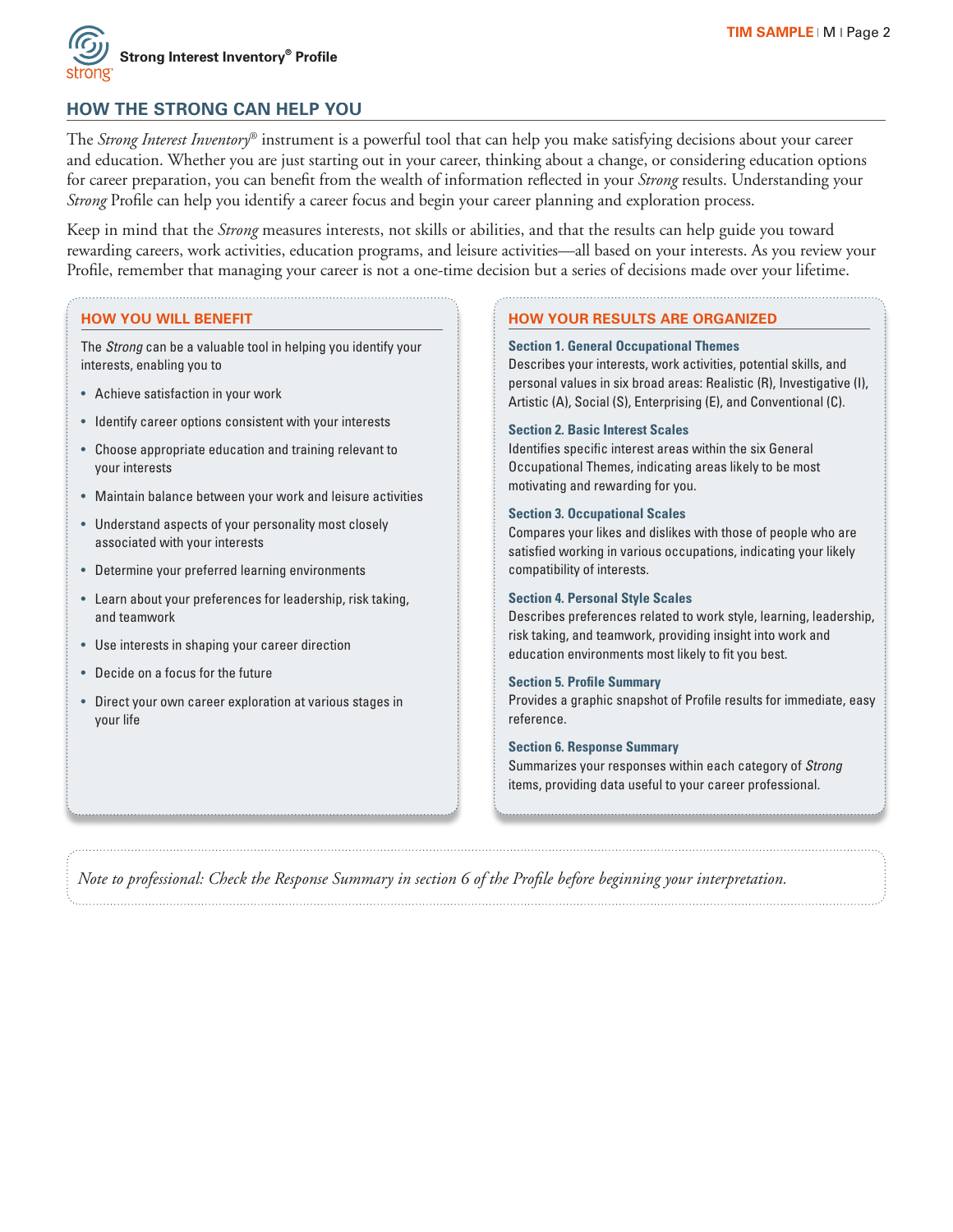# **GENERAL OCCUPATIONAL THEMES SECTION 1**

The General Occupational Themes (GOTs) measure six broad interest patterns that can be used to describe your work personality. Most people's interests are reflected by two or three Themes, combined to form a cluster of interests. Work activities, potential skills, and values can also be classified into these six Themes. This provides a direct link between your interests and the career and education possibilities likely to be most meaningful to you.

Your *standard scores* are based on the average scores of a combined group of working adults. However, because research shows that men and women tend to respond differently in these areas, your *interest levels* (Very Little, Little, Moderate, High, Very High) were determined by comparing your scores against the average scores for your gender.

# **THEME DESCRIPTIONS**

| <b>THEME</b>         | <b>CODE</b> | <b>INTERESTS</b>                                                                   | <b>WORK ACTIVITIES</b>                                                                                    | <b>POTENTIAL SKILLS</b>                                                             | <b>VALUES</b>                                     |
|----------------------|-------------|------------------------------------------------------------------------------------|-----------------------------------------------------------------------------------------------------------|-------------------------------------------------------------------------------------|---------------------------------------------------|
| <b>Enterprising</b>  | E           | Business, politics,<br>leadership,<br>entrepreneurship                             | Selling, managing,<br>persuading, marketing                                                               | Verbal ability, ability to<br>motivate and direct others                            | Risk taking, status,<br>competition, influence    |
| <b>Artistic</b>      | A           | Self-expression,<br>art appreciation,<br>communication, culture                    | Composing music,<br>performing, writing,<br>creating visual art                                           | Creativity, musical ability,<br>artistic expression                                 | Beauty, originality,<br>independence, imagination |
| <b>Conventional</b>  | С           | Organization, data<br>management, accounting,<br>investing, information<br>systems | Setting up procedures<br>and systems, organizing,<br>keeping records, developing<br>computer applications | Ability to work with<br>numbers, data analysis,<br>finances, attention to<br>detail | Accuracy, stability,<br>efficiency                |
| <b>Investigative</b> |             | Science, medicine,<br>mathematics, research                                        | Performing lab work,<br>solving abstract problems,<br>conducting research                                 | Mathematical ability,<br>researching, writing,<br>analyzing                         | Independence, curiosity,<br>learning              |
| <b>Social</b>        | S           | People, teamwork,<br>helping, community<br>service                                 | Teaching, caring for<br>people, counseling,<br>training employees                                         | People skills, verbal<br>ability, listening, showing<br>understanding               | Cooperation, generosity,<br>service to others     |
| <b>Realistic</b>     | R           | Machines, computer<br>networks, athletics,<br>working outdoors                     | Operating equipment,<br>using tools, building,<br>repairing, providing<br>security                        | <b>Mechanical ingenuity</b><br>and dexterity, physical<br>coordination              | Tradition, practicality,<br>common sense          |

| <b>Enterprising, Artistic, Conventional</b> | <b>EAC</b>             |
|---------------------------------------------|------------------------|
| <b>YOUR HIGHEST THEMES</b>                  | <b>YOUR THEME CODE</b> |
|                                             |                        |

| <b>THEME</b>         | <b>CODE</b> | <b>STANDARD SCORE &amp; INTEREST LEVEL</b> |                    |                 |             |    |                |  |  |
|----------------------|-------------|--------------------------------------------|--------------------|-----------------|-------------|----|----------------|--|--|
|                      |             | 30                                         | 40                 | 50              | 60          | 70 |                |  |  |
| <b>Enterprising</b>  |             |                                            |                    |                 | <b>HIGH</b> |    | 6 <sup>1</sup> |  |  |
| <b>Artistic</b>      |             |                                            |                    | <b>MODERATE</b> |             |    | 55             |  |  |
| <b>Conventional</b>  | ⌒<br>ι.     | <b>MODERATE</b>                            |                    |                 |             |    | $5^{\circ}$    |  |  |
| <b>Investigative</b> |             |                                            | <b>MODERATE</b>    |                 |             |    |                |  |  |
| <b>Social</b>        | S           |                                            |                    | <b>MODERATE</b> |             |    | 49             |  |  |
| <b>Realistic</b>     | R           |                                            | <b>VERY LITTLE</b> |                 |             |    | 38             |  |  |

The charts above display your GOT results in descending order, from your highest to least level of interest. Referring to the Theme descriptions provided, determine how well your results fit for you. Do your highest Themes ring true? Look at your next highest level of interest and ask yourself the same question. You may wish to highlight the Theme descriptions above that seem to fit you best.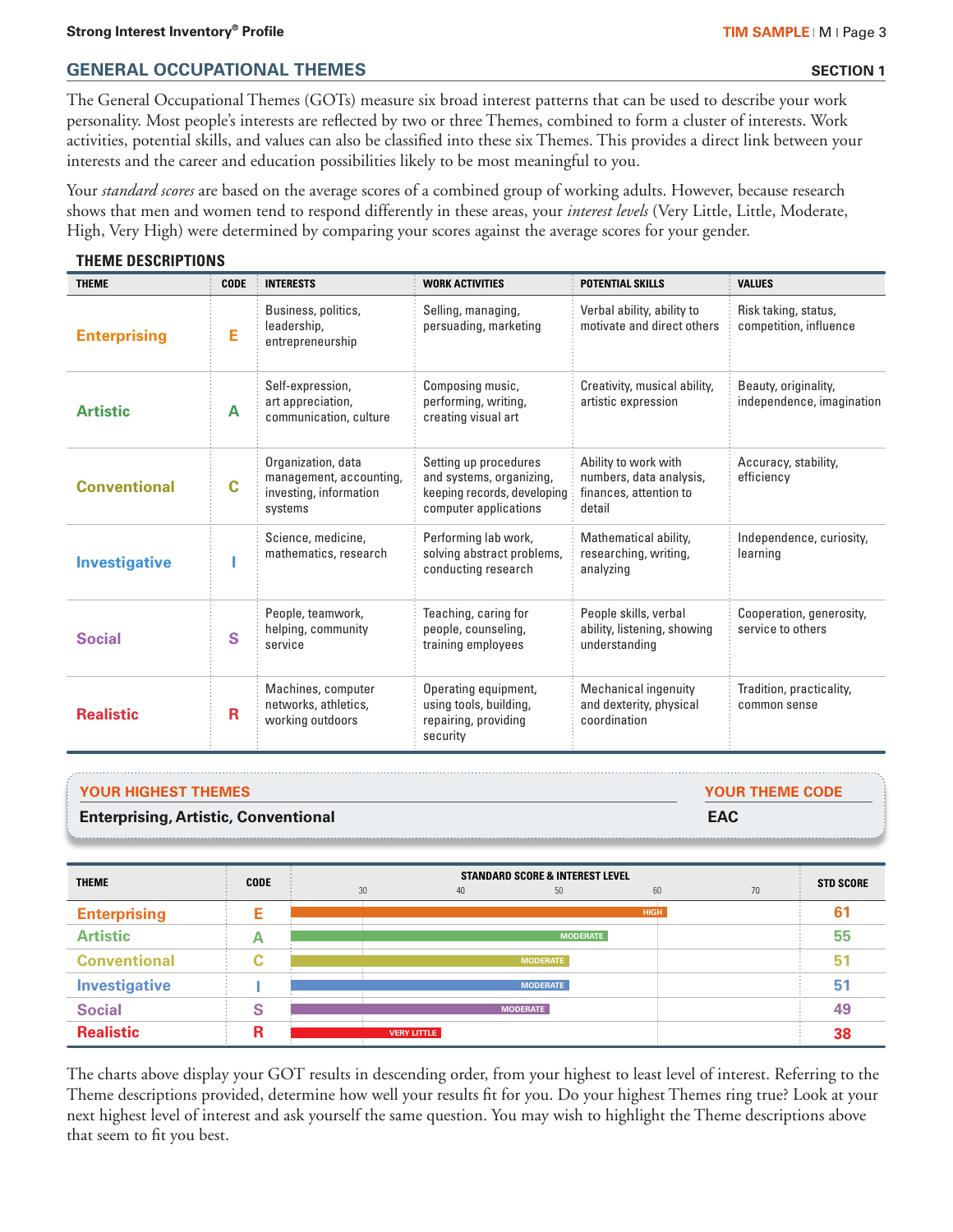#### **Strong Interest Inventory® Profile TIM SAMPLE** M Page 4

The Basic Interest Scales represent specific interest areas that often point to work activities, projects, course work, and leisure activities that are personally motivating and rewarding. As with the General Occupational Themes, your interest levels (Very Little, Little, Moderate, High, Very High) were determined by comparing your scores against the average scores for your gender.

As you review your results in the charts below, note your top interest areas and your areas of least interest, and think about how they relate to your work, educational, and leisure activities. Take time to consider any top interest areas that are not currently part of your work or lifestyle and think about how you might be able to incorporate them into your plans.

#### **YOUR TOP FIVE INTEREST AREAS**

- **1. Politics & Public Speaking (E)**
- **2. Social Sciences (S)**
- **3. Law (E)**
- **4. Writing & Mass Communication (A)**
- **5. Sales (E)**

#### **ENTERPRISING — High**

| <b>BASIC INTEREST SCALE</b> | 30 | <b>STD SCORE &amp; INTEREST LEVEL</b><br>40 | $50^{\circ}$ | 60        | 70        | <b>STD</b><br><b>SCORE</b> |
|-----------------------------|----|---------------------------------------------|--------------|-----------|-----------|----------------------------|
| Politics & Public Speaking  |    |                                             |              |           | <b>VH</b> | 72                         |
| Law                         |    |                                             |              | <b>VH</b> |           | 66                         |
| <b>Sales</b>                |    |                                             |              | H.        |           | 63                         |
| Management                  |    |                                             |              | н         |           | 61                         |
| Marketing & Advertising     |    |                                             | M            |           |           | 52                         |
| Entrepreneurship            |    |                                             | M            |           |           | 51                         |

### **ARTISTIC — Moderate**

| <b>BASIC INTEREST SCALE</b>  | 30 | 40 | <b>STD SCORE &amp; INTEREST LEVEL</b><br>$50^{\circ}$<br>60 | 70 | <b>STD</b><br><b>SCORE</b> |
|------------------------------|----|----|-------------------------------------------------------------|----|----------------------------|
| Writing & Mass Communication |    |    | <b>VH</b>                                                   |    | 63                         |
| <b>Performing Arts</b>       |    | M  |                                                             |    | 51                         |
| <b>Culinary Arts</b>         |    | M  |                                                             |    | 5                          |
| Visual Arts & Design         |    | M  |                                                             |    | 45                         |

## **CONVENTIONAL — Moderate**

| <b>BASIC INTEREST SCALE</b>       | 30 | 40 | 50 | <b>STD SCORE &amp; INTEREST LEVEL</b><br>60 | 70 | <b>STD</b><br><b>SCORE</b> |
|-----------------------------------|----|----|----|---------------------------------------------|----|----------------------------|
| <b>Office Management</b>          |    |    | н  |                                             |    | 57                         |
| Finance & Investing               |    |    | M  |                                             |    | 56                         |
| Taxes & Accounting                |    |    |    |                                             |    | 44                         |
| Programming & Information Systems |    |    |    |                                             |    | 42                         |

# **Computer Hardware &**

**Areas of Least Interest**

**Electronics (R) Mechanics & Construction (R) Mathematics (I)**

#### **INVESTIGATIVE — Moderate**

| <b>BASIC INTEREST SCALE</b> | 30 | 40 | 50 | <b>STD SCORE &amp; INTEREST LEVEL</b><br>60 | 70 | <b>STD</b><br><b>SCORE</b> |
|-----------------------------|----|----|----|---------------------------------------------|----|----------------------------|
| Science                     |    |    | M  |                                             |    | 57                         |
| Research                    |    |    | M  |                                             |    | 56                         |
| <b>Medical Science</b>      |    | M  |    |                                             |    | 48                         |
| <b>Mathematics</b>          |    |    |    |                                             |    | 41                         |

### **SOCIAL — Moderate**

| <b>BASIC INTEREST SCALE</b>        | <b>STD SCORE &amp; INTEREST LEVEL</b><br>30<br>70<br>40<br>50<br>60 |  |          |                |  |           | <b>STD</b><br><b>SCORE</b> |
|------------------------------------|---------------------------------------------------------------------|--|----------|----------------|--|-----------|----------------------------|
| Social Sciences                    |                                                                     |  |          |                |  | <b>VH</b> | 70                         |
| <b>Teaching &amp; Education</b>    |                                                                     |  |          | M <sub>1</sub> |  |           | 55                         |
| Human Resources & Training         |                                                                     |  |          | <b>M</b>       |  |           | 55                         |
| <b>Religion &amp; Spirituality</b> |                                                                     |  | M        |                |  |           | 49                         |
| Counseling & Helping               |                                                                     |  | <b>M</b> |                |  |           | 47                         |
| <b>Healthcare Services</b>         |                                                                     |  |          |                |  |           | 42                         |

# **REALISTIC — Very Little**

| <b>BASIC INTEREST SCALE</b>                | 30  | <b>STD SCORE &amp; INTEREST LEVEL</b><br>40 | 50 | 60 | 70 | <b>STD</b><br><b>SCORE</b> |
|--------------------------------------------|-----|---------------------------------------------|----|----|----|----------------------------|
| Nature & Agriculture                       |     | M                                           |    |    |    | 48                         |
| Military                                   |     | M                                           |    |    |    | 48                         |
| <b>Athletics</b>                           |     | L.                                          |    |    |    | 46                         |
| <b>Protective Services</b>                 |     |                                             |    |    |    | 44                         |
| <b>Mechanics &amp; Construction</b>        |     | <b>VL</b>                                   |    |    |    | 40                         |
| <b>Computer Hardware &amp; Electronics</b> | VL. |                                             |    |    |    | 36                         |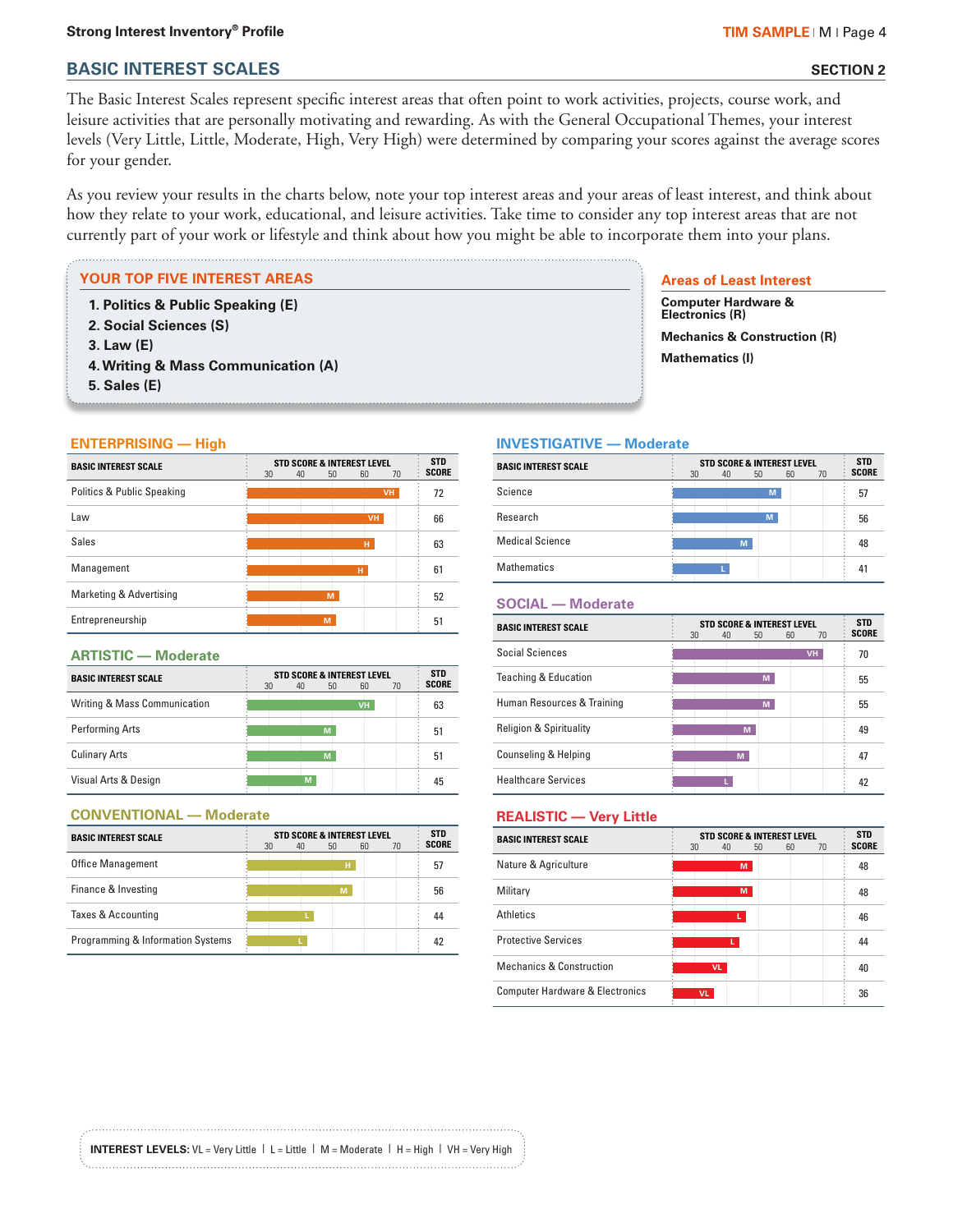#### **Strong Interest Inventory® Profile TIM SAMPLE** M Page 5

# **OCCUPATIONAL SCALES**

# **SECTION 3**

This section highlights your Profile results on the Occupational Scales of the *Strong.* On the following pages you will find your scores for 130 occupations. The 10 occupations most closely aligned with your interests are listed in the summary chart below. Keep in mind that the occupations listed in your Profile results are just *some* of the many occupations linked to your interests that you might want to consider. They do not indicate those you "should" pursue. It is helpful to think of each occupation as a single example of a much larger group of occupational titles to consider.

Your score on an Occupational Scale shows how similar your interests are to those of people of your gender who have been working in, and are satisfied with, that occupation. The higher your score, the more likes and dislikes you share with those individuals. The Theme codes associated with each occupation indicate the GOTs most commonly found among people employed in that occupation. You can review your top occupations to see what Theme codes recur and then explore additional occupational titles not included on the *Strong* that have one or more of these Theme letters in common.

#### **YOUR TOP TEN STRONG OCCUPATIONS**

- **1. [Paralegal \(CA\)](http://www.onetonline.org/link/summary/23-2011.00)**
- **2. [Human Resources Specialist \(ESR\)](http://www.onetonline.org/link/summary/13-1071.00)**
- **3. [Public Administrator \(ASE\)](http://www.onetonline.org/link/summary/11-1011.00)**
- **4. [University Administrator \(SA\)](http://www.onetonline.org/link/summary/11-9033.00)**
- **5. [Attorney \(ARE\)](http://www.onetonline.org/link/summary/23-1011.00)**
- **6. [Elected Public Official \(ESA\)](http://www.onetonline.org/link/summary/11-1031.00)**
- **7. [Librarian \(A\)](http://www.onetonline.org/link/summary/25-4021.00)**
- **8. [Public Relations Director \(AE\)](http://www.onetonline.org/link/summary/11-2031.00)**
- **9. [Human Resources Manager \(SER\)](http://www.onetonline.org/link/summary/11-3121.00)**
- **10. [Career Counselor \(S\)](http://www.onetonline.org/link/summary/21-1012.00)**

#### **Occupations of Dissimilar Interest**

**Physicist (IRA) Medical Illustrator (AIR) Physical Therapist (SIR) Mathematics Teacher (CIS) Automobile Mechanic (R)**

As you read through your Occupational Scales results on this and the following pages, note the names of those occupations for which you scored "Similar." Those are the occupations you might want to explore first. Also consider exploring occupations on which you scored in the midrange, since you have some likes and dislikes in common with people in those occupations. You might also consider occupations of least interest or for which you scored "Dissimilar"; however, keep in mind that you are likely to have little in common with people in these types of work and probably would contribute to such occupations in a unique way. Your career professional can guide you further in the career exploration process.

Click the name of any of the occupations in your top ten list above to visit the O\*NET™ database (http://www.onetonline.org) and see a summary description of that occupation. Learn about occupations by visiting reputable Web sites such as O\*NET. You can also find career information in a public library, in the career library of a college or university near you, or in a professional career center or state or local government job agency. Supplement your research by talking to people who are working in the occupations you are considering. These people can describe their day-to-day work and tell you what they like and dislike about the occupation.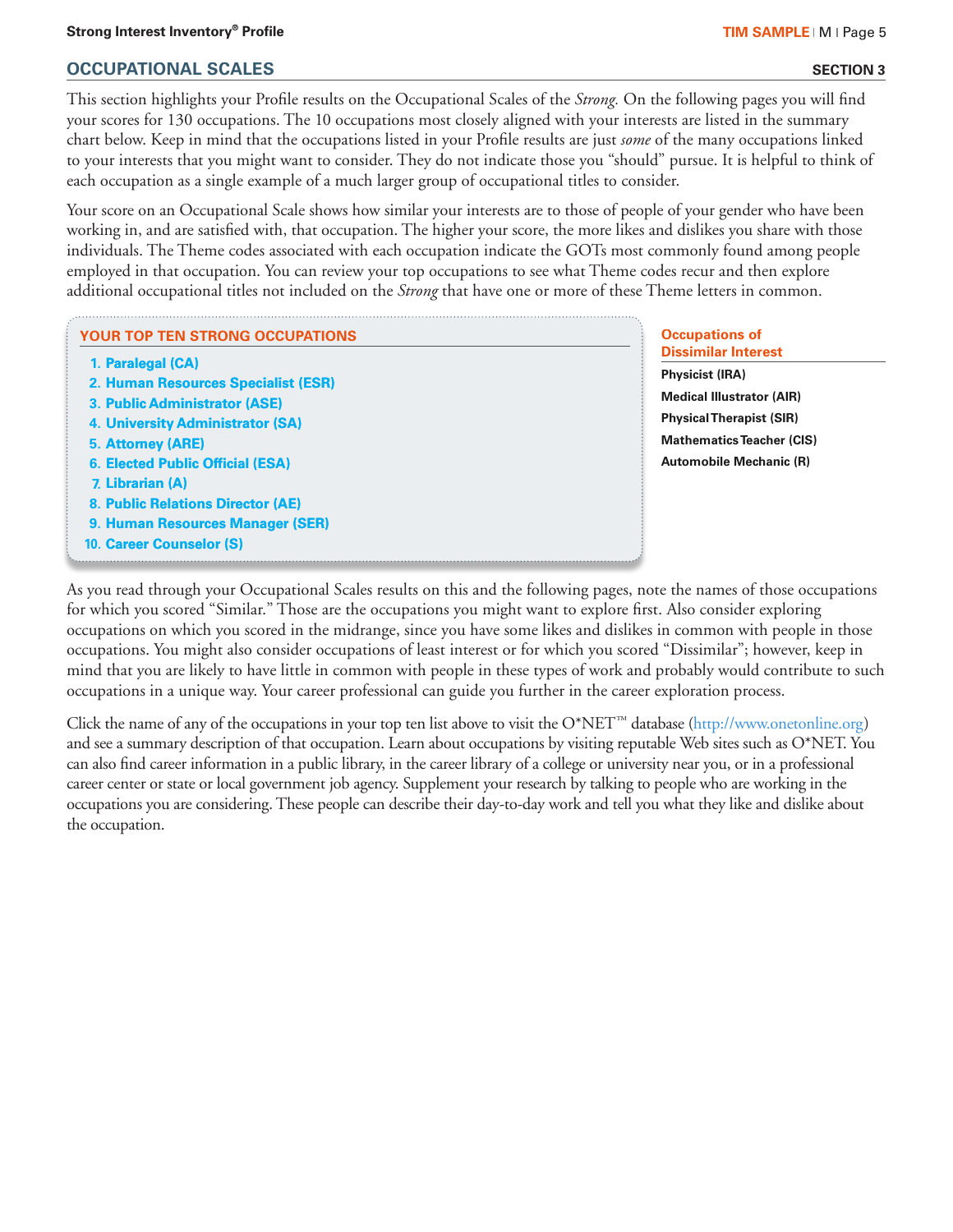# **OCCUPATIONAL SCALES** SECTION 3

# **ENTERPRISING — Selling, Managing, Persuading**

| <b>THEME</b><br><b>CODE</b> | <b>OCCUPATIONAL SCALE</b>             | <b>DISSIMILAR</b><br>15<br>20<br>10 | <b>MIDRANGE</b><br>30<br>40 | <b>SIMILAR</b><br>50<br>55<br>60 | <b>STD</b><br><b>SCORE</b> |
|-----------------------------|---------------------------------------|-------------------------------------|-----------------------------|----------------------------------|----------------------------|
| <b>ESR</b>                  | Human Resources Specialist            |                                     |                             |                                  | 62                         |
| ESA                         | <b>Elected Public Official</b>        |                                     |                             |                                  | 59                         |
| E                           | <b>Marketing Manager</b>              |                                     |                             |                                  | 56                         |
| E                           | Top Executive, Business/Finance       |                                     |                             |                                  | 55                         |
| ER                          | <b>Operations Manager</b>             |                                     |                             |                                  | 54                         |
| ECS                         | <b>Facilities Manager</b>             |                                     |                             |                                  | 52                         |
| ECR                         | <b>Purchasing Agent</b>               |                                     |                             |                                  | 51                         |
| E                           | Loan Officer/Counselor                |                                     |                             |                                  | 48                         |
| E                           | Realtor                               |                                     |                             |                                  | 47                         |
| E                           | <b>Wholesale Sales Representative</b> |                                     |                             |                                  | 46                         |
| EAS                         | <b>Flight Attendant</b>               |                                     |                             |                                  | 43                         |
| E                           | Life Insurance Agent                  |                                     |                             |                                  | 43                         |
| E                           | <b>Sales Manager</b>                  |                                     |                             |                                  | 42                         |
| ER                          | <b>Technical Sales Representative</b> |                                     |                             |                                  | 41                         |
| ECR                         | <b>Restaurant Manager</b>             |                                     |                             |                                  | 37                         |
| E                           | <b>Securities Sales Agent</b>         |                                     |                             |                                  | 37                         |
| EAR                         | <b>Bartender</b>                      |                                     |                             |                                  | 36                         |
| EC                          | Buyer                                 |                                     |                             |                                  | 36                         |
| EA                          | Cosmetologist                         |                                     |                             |                                  | 36                         |
| EAC                         | Florist                               |                                     |                             |                                  | 35                         |
| E                           | Personal Financial Advisor            |                                     |                             |                                  | 33                         |
| ER                          | Optician                              |                                     |                             |                                  | 27                         |
| ER                          | Chef                                  |                                     |                             |                                  | 20                         |

**Similar results (40 and above)** 

You share interests with men in that occupation and probably would enjoy the work.

#### **Midrange results (30–39)**

You share some interests with men in that occupation and probably would enjoy some of the work.

**Dissimilar results (29 and below)** 

You share few interests with men in that occupation and probably would not enjoy the work.

> For more information about any of these occupations, visit O\*NET ™ online at http://www.onetonline.org

# **ARTISTIC — Creating or Enjoying Art, Drama, Music, Writing**

| <b>THEME</b><br><b>CODE</b> | <b>OCCUPATIONAL SCALE</b>          | 15<br>10 | <b>DISSIMILAR</b><br>20 | <b>MIDRANGE</b><br>30<br>40 | <b>SIMILAR</b><br>50<br>55<br>60 | <b>STD</b><br><b>SCORE</b> |
|-----------------------------|------------------------------------|----------|-------------------------|-----------------------------|----------------------------------|----------------------------|
| ASE                         | <b>Public Administrator</b>        |          |                         |                             |                                  | 60                         |
| ARE                         | Attorney                           |          |                         |                             |                                  | 59                         |
| A                           | Librarian                          |          |                         |                             |                                  | 59                         |
| AE                          | <b>Public Relations Director</b>   |          |                         |                             |                                  | 59                         |
| AE                          | <b>Advertising Account Manager</b> |          |                         |                             |                                  | 54                         |
| AI                          | Translator                         |          |                         |                             |                                  | 54                         |
| AI                          | Urban & Regional Planner           |          |                         |                             |                                  | 53                         |
| ASI                         | <b>ESL Instructor</b>              |          |                         |                             |                                  | 51                         |
| AE                          | <b>Broadcast Journalist</b>        |          |                         |                             |                                  | 50                         |
| A                           | Reporter                           |          |                         |                             |                                  | 50                         |
| A                           | Arts/Entertainment Manager         |          |                         |                             |                                  | 47                         |
| AI                          | <b>Technical Writer</b>            |          |                         |                             |                                  | 47                         |
| A                           | Editor                             |          |                         |                             |                                  | 44                         |
| ASE                         | <b>English Teacher</b>             |          |                         |                             |                                  | 42                         |
| A                           | Musician                           |          |                         |                             |                                  | 42                         |
| AI                          | Sociologist                        |          |                         |                             |                                  | 42                         |
| AE                          | <b>Interior Designer</b>           |          |                         |                             |                                  | 41                         |
| AS                          | <b>Art Teacher</b>                 |          |                         |                             |                                  | 30                         |
| A                           | Artist                             |          |                         |                             |                                  | 26                         |
| ARE                         | Photographer                       |          |                         |                             |                                  | 24                         |
| Α                           | <b>Graphic Designer</b>            |          |                         |                             |                                  | 23                         |
| ARI                         | Architect                          |          |                         |                             |                                  | 18                         |
| AIR                         | <b>Medical Illustrator</b>         |          |                         |                             |                                  | $-3$                       |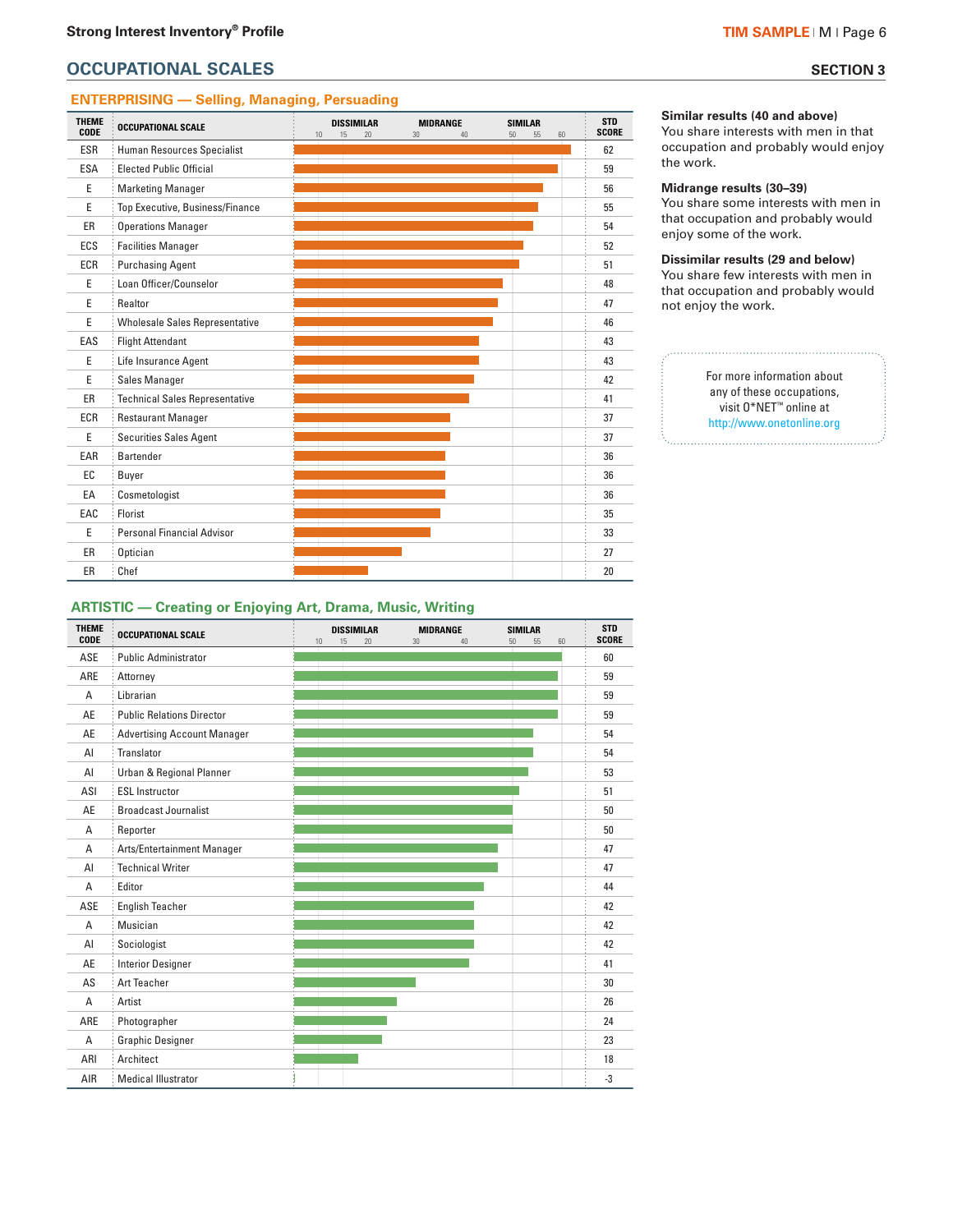# **OCCUPATIONAL SCALES** SECTION 3

# **CONVENTIONAL — Accounting, Organizing, Processing Data**

| <b>THEME</b><br><b>CODE</b> | <b>OCCUPATIONAL SCALE</b>              | 10 | <b>DISSIMILAR</b><br>20<br>15 | <b>MIDRANGE</b><br>30 | 40 | <b>SIMILAR</b><br>50 | 60<br>55 | <b>STD</b><br><b>SCORE</b> |
|-----------------------------|----------------------------------------|----|-------------------------------|-----------------------|----|----------------------|----------|----------------------------|
| CA                          | Paralegal                              |    |                               |                       |    |                      |          | 66                         |
| <b>CRE</b>                  | <b>Business/Finance Supervisor</b>     |    |                               |                       |    |                      |          | 51                         |
| CR                          | <b>Customer Service Representative</b> |    |                               |                       |    |                      |          | 51                         |
| <b>CSR</b>                  | <b>Administrative Assistant</b>        |    |                               |                       |    |                      |          | 50                         |
| <b>CE</b>                   | <b>Credit Manager</b>                  |    |                               |                       |    |                      |          | 45                         |
| <b>CES</b>                  | <b>Nursing Home Administrator</b>      |    |                               |                       |    |                      |          | 45                         |
| <b>CES</b>                  | <b>Food Service Manager</b>            |    |                               |                       |    |                      |          | 43                         |
| C                           | Auditor                                |    |                               |                       |    |                      |          | 42                         |
| <b>CES</b>                  | <b>Business Education Teacher</b>      |    |                               |                       |    |                      |          | 42                         |
| C                           | <b>Health Information Specialist</b>   |    |                               |                       |    |                      |          | 41                         |
| <b>CRE</b>                  | Accountant                             |    |                               |                       |    |                      |          | 40                         |
| <b>CRE</b>                  | <b>Financial Analyst</b>               |    |                               |                       |    |                      |          | 38                         |
| <b>CRE</b>                  | <b>Financial Manager</b>               |    |                               |                       |    |                      |          | 31                         |
| CI                          | Actuary                                |    |                               |                       |    |                      |          | 20                         |
| <b>CIS</b>                  | Mathematics Teacher                    |    |                               |                       |    |                      |          | 0                          |

#### For more information about any of these occupations, visit O\*NET ™ online at

You share some interests with men in that occupation and probably would

**Dissimilar results (29 and below)**  You share few interests with men in that occupation and probably would

**Similar results (40 and above)**  You share interests with men in that occupation and probably would enjoy

**Midrange results (30–39)** 

enjoy some of the work.

not enjoy the work.

the work.

http://www.onetonline.org

# **INVESTIGATIVE — Researching, Analyzing, Inquiring**

| <b>THEME</b><br><b>CODE</b> | <b>OCCUPATIONAL SCALE</b>        | <b>DISSIMILAR</b><br>15<br>20<br>10 | <b>MIDRANGE</b><br>30<br>40 | <b>SIMILAR</b><br>50<br>55<br>60 | <b>STD</b><br><b>SCORE</b> |
|-----------------------------|----------------------------------|-------------------------------------|-----------------------------|----------------------------------|----------------------------|
| L                           | <b>University Faculty Member</b> |                                     |                             |                                  | 43                         |
| <b>IAS</b>                  | Psychologist                     |                                     |                             |                                  | 38                         |
| IA                          | Geographer                       |                                     |                             |                                  | 36                         |
| <b>ICE</b>                  | Pharmacist                       |                                     |                             |                                  | 31                         |
| <b>ISA</b>                  | Chiropractor                     |                                     |                             |                                  | 26                         |
| IA                          | <b>Biologist</b>                 |                                     |                             |                                  | 24                         |
| <b>IRC</b>                  | <b>Medical Technologist</b>      |                                     |                             |                                  | 18                         |
| <b>IRS</b>                  | <b>Respiratory Therapist</b>     |                                     |                             |                                  | 18                         |
| <b>IRA</b>                  | Geologist                        |                                     |                             |                                  | 17                         |
| <b>IRE</b>                  | <b>Medical Technician</b>        |                                     |                             |                                  | 16                         |
| <b>IRS</b>                  | <b>Science Teacher</b>           |                                     |                             |                                  | 14                         |
| <b>IAR</b>                  | Physician                        |                                     |                             |                                  | 12                         |
| <b>IRC</b>                  | R&D Manager                      |                                     |                             |                                  | 12                         |
| <b>IR</b>                   | Veterinarian                     |                                     |                             |                                  | 12                         |
| IR.                         | Chemist                          |                                     |                             |                                  | 9                          |
| <b>ICA</b>                  | Mathematician                    |                                     |                             |                                  | 7                          |
| IR                          | Optometrist                      |                                     |                             |                                  | $\overline{7}$             |
| <b>IR</b>                   | Dentist                          |                                     |                             |                                  | 6                          |
| <b>ICR</b>                  | <b>Computer Scientist</b>        |                                     |                             |                                  | 3                          |
| <b>IRA</b>                  | Physicist                        |                                     |                             |                                  | $-11$                      |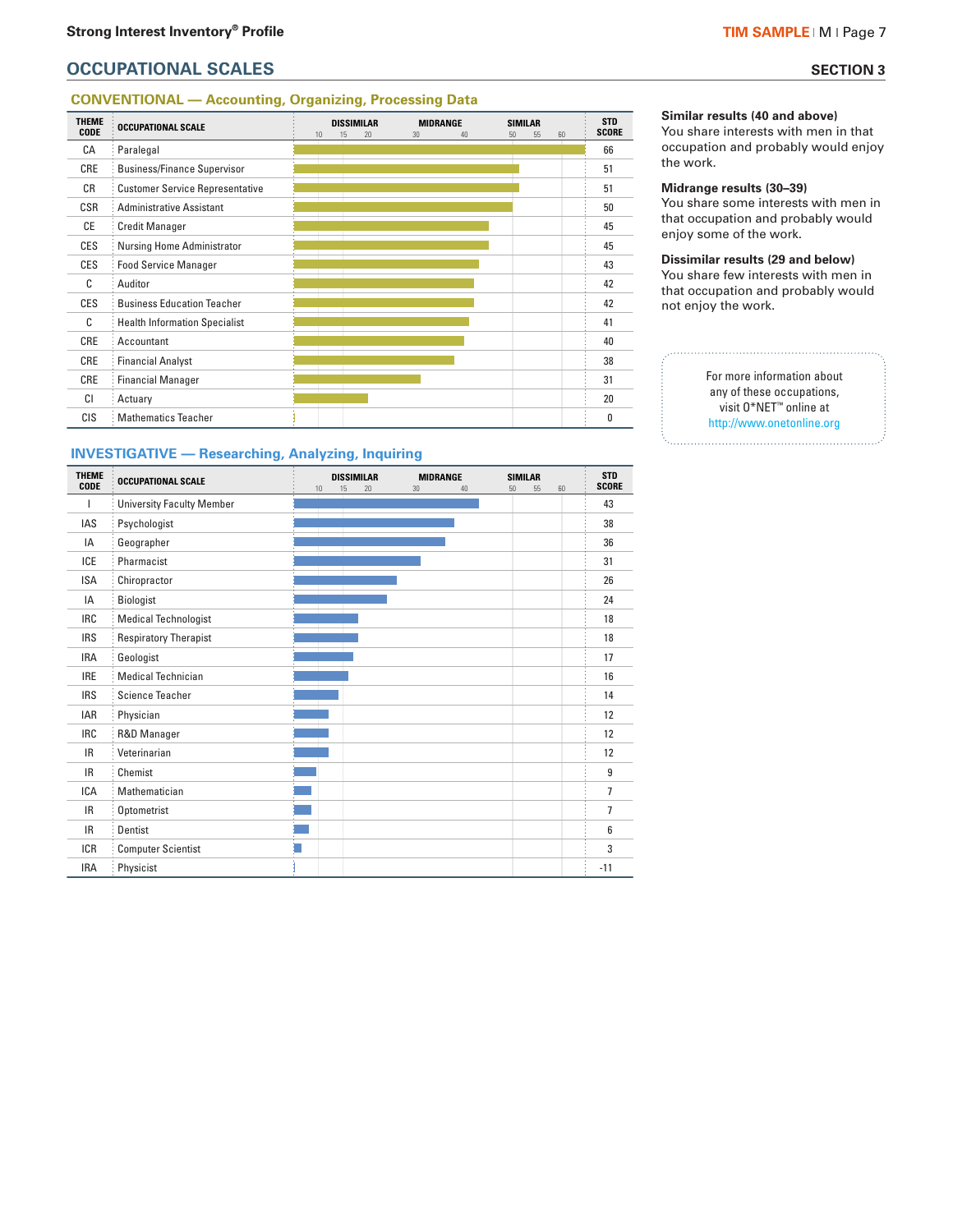# **OCCUPATIONAL SCALES** SECTION 3

# **SOCIAL — Helping, Instructing, Caregiving**

| <b>THEME</b><br><b>CODE</b> | <b>OCCUPATIONAL SCALE</b>                    | <b>DISSIMILAR</b><br>15<br>10 | 20<br>30 | <b>MIDRANGE</b><br>40 | <b>SIMILAR</b><br>50<br>55<br>60 | <b>STD</b><br><b>SCORE</b> |
|-----------------------------|----------------------------------------------|-------------------------------|----------|-----------------------|----------------------------------|----------------------------|
| SA                          | <b>University Administrator</b>              |                               |          |                       |                                  | 60                         |
| <b>SER</b>                  | Human Resources Manager                      |                               |          |                       |                                  | 58                         |
| S                           | Career Counselor                             |                               |          |                       |                                  | 56                         |
| SAE                         | <b>Training &amp; Development Specialist</b> |                               |          |                       |                                  | 55                         |
| <b>SEC</b>                  | <b>School Administrator</b>                  |                               |          |                       |                                  | 54                         |
| S                           | <b>Instructional Coordinator</b>             |                               |          |                       |                                  | 51                         |
| S                           | <b>Mental Health Counselor</b>               |                               |          |                       |                                  | 50                         |
| <b>SE</b>                   | School Counselor                             |                               |          |                       |                                  | 48                         |
| S                           | <b>Community Service Director</b>            |                               |          |                       |                                  | 46                         |
| <b>SRA</b>                  | <b>Rehabilitation Counselor</b>              |                               |          |                       |                                  | 46                         |
| <b>SE</b>                   | <b>Parks &amp; Recreation Manager</b>        |                               |          |                       |                                  | 45                         |
| SA                          | Speech Pathologist                           |                               |          |                       |                                  | 44                         |
| S                           | <b>Secondary School Teacher</b>              |                               |          |                       |                                  | 42                         |
| <b>SEA</b>                  | <b>Special Education Teacher</b>             |                               |          |                       |                                  | 40                         |
| SA                          | Social Worker                                |                               |          |                       |                                  | 39                         |
| S                           | Religious/Spiritual Leader                   |                               |          |                       |                                  | 38                         |
| S                           | Middle School Teacher                        |                               |          |                       |                                  | 36                         |
| S                           | <b>Elementary School Teacher</b>             |                               |          |                       |                                  | 33                         |
| <b>SEC</b>                  | Dietitian                                    |                               |          |                       |                                  | 31                         |
| <b>SA</b>                   | <b>Occupational Therapist</b>                |                               |          |                       |                                  | 23                         |
| SAI                         | <b>Registered Nurse</b>                      |                               |          |                       |                                  | 19                         |
| SAR                         | <b>Recreation Therapist</b>                  |                               |          |                       |                                  | 17                         |
| <b>SIR</b>                  | <b>Athletic Trainer</b>                      | ١.                            |          |                       |                                  | $\overline{2}$             |
| <b>SIR</b>                  | <b>Physical Therapist</b>                    |                               |          |                       |                                  | $-2$                       |

#### **Similar results (40 and above)**

You share interests with men in that occupation and probably would enjoy the work.

#### **Midrange results (30–39)**

You share some interests with men in that occupation and probably would enjoy some of the work.

# **Dissimilar results (29 and below)**

You share few interests with men in that occupation and probably would not enjoy the work.

#### For more information about any of these occupations, visit O\*NET ™ online at http://www.onetonline.org

# **REALISTIC — Building, Repairing, Working Outdoors**

| <b>THEME</b><br>CODE | <b>OCCUPATIONAL SCALE</b>             | 10 | 15 | <b>DISSIMILAR</b><br>20 | <b>MIDRANGE</b><br>30 | 40 | <b>SIMILAR</b><br>50 | 55<br>60 | <b>STD</b><br><b>SCORE</b> |
|----------------------|---------------------------------------|----|----|-------------------------|-----------------------|----|----------------------|----------|----------------------------|
| <b>REC</b>           | <b>Management Analyst</b>             |    |    |                         |                       |    |                      |          | 52                         |
| R                    | <b>Law Enforcement Officer</b>        |    |    |                         |                       |    |                      |          | 29                         |
| <b>RC</b>            | Computer & IS Manager                 |    |    |                         |                       |    |                      |          | 27                         |
| <b>RIC</b>           | <b>Computer/Mathematics Manager</b>   |    |    |                         |                       |    |                      |          | 27                         |
| RCI                  | <b>Computer Systems Analyst</b>       |    |    |                         |                       |    |                      |          | 26                         |
| <b>RI</b>            | Forester                              |    |    |                         |                       |    |                      |          | 26                         |
| RCI                  | <b>Technical Support Specialist</b>   |    |    |                         |                       |    |                      |          | 26                         |
| <b>RE</b>            | Landscape/Grounds Manager             |    |    |                         |                       |    |                      |          | 25                         |
| <b>RC</b>            | Farmer/Rancher                        |    |    |                         |                       |    |                      |          | 24                         |
| <b>RI</b>            | Engineer                              |    |    |                         |                       |    |                      |          | 22                         |
| <b>REC</b>           | Military Officer                      |    |    |                         |                       |    |                      |          | 21                         |
| <b>RCE</b>           | <b>Production Worker</b>              |    |    |                         |                       |    |                      |          | 21                         |
| <b>RIC</b>           | <b>Computer Programmer</b>            |    |    |                         |                       |    |                      |          | 19                         |
| R1                   | <b>Emergency Medical Technician</b>   |    |    |                         |                       |    |                      |          | 19                         |
| <b>RIC</b>           | Software Developer                    |    |    |                         |                       |    |                      |          | 19                         |
| R1                   | Radiologic Technologist               |    |    |                         |                       |    |                      |          | 18                         |
| <b>RIC</b>           | Network Administrator                 |    |    |                         |                       |    |                      |          | 16                         |
| <b>RSE</b>           | <b>Vocational Agriculture Teacher</b> |    |    |                         |                       |    |                      |          | 14                         |
| <b>RCE</b>           | <b>Military Enlisted</b>              |    |    |                         |                       |    |                      |          | 13                         |
| REI                  | Horticulturist                        |    |    |                         |                       |    |                      |          | 9                          |
| R1                   | Firefighter                           |    |    |                         |                       |    |                      |          | 8                          |
| <b>RIC</b>           | <b>Engineering Technician</b>         |    |    |                         |                       |    |                      |          | 5                          |
| <b>REA</b>           | Carpenter                             |    |    |                         |                       |    |                      |          | $\overline{2}$             |
| <b>RIC</b>           | Electrician                           |    |    |                         |                       |    |                      |          | $\overline{2}$             |
| R                    | Automobile Mechanic                   | ï  |    |                         |                       |    |                      |          | 1                          |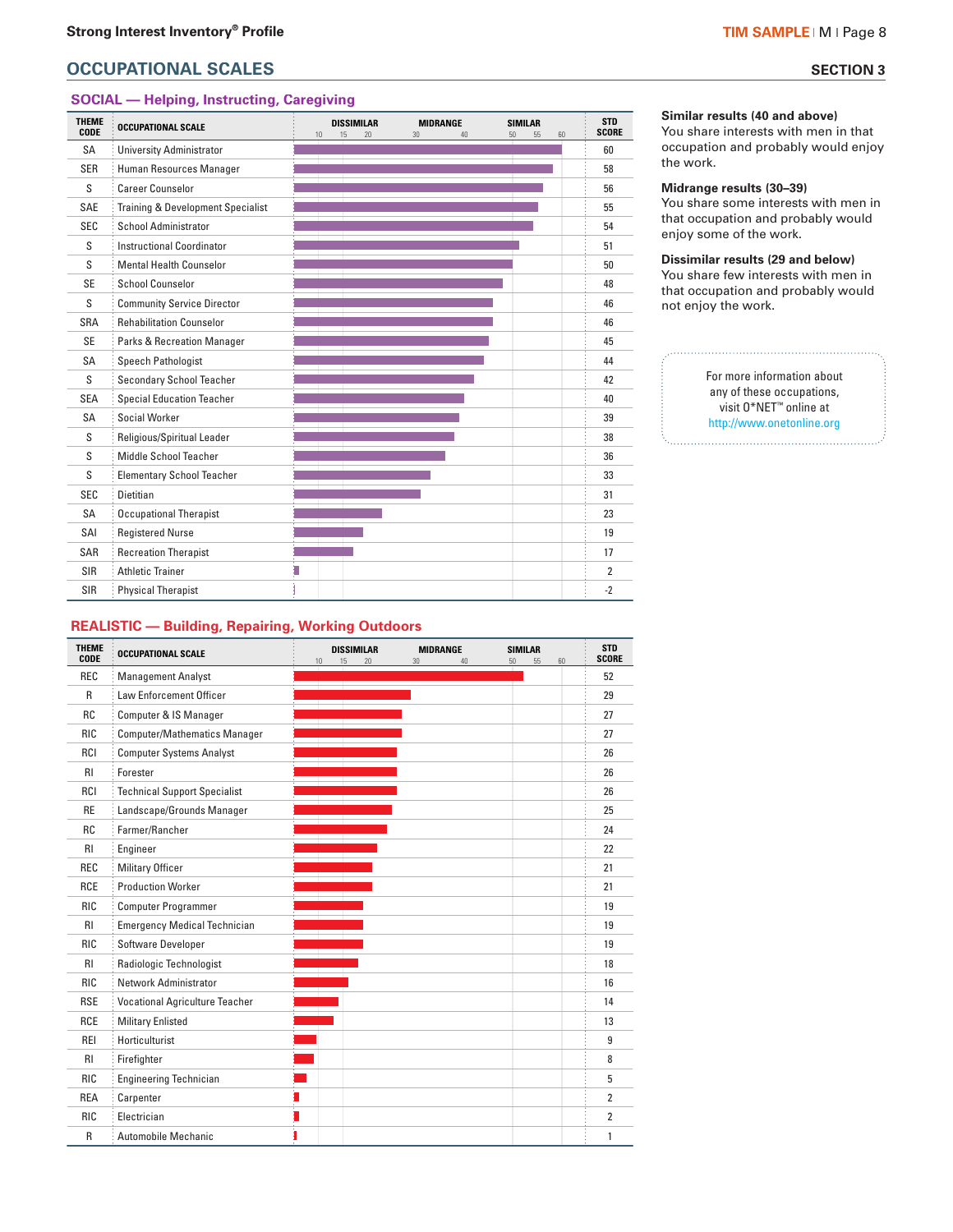# **PERSONAL STYLE SCALES**

**SECTION 4**

The Personal Style Scales describe different ways of approaching people, learning, and leading, as well as your interest in taking risks and participating in teams. Personal Style Scales help you think about your preferences for factors that can be important in your career, enabling you to narrow your choices more effectively and examine your opportunities. Each scale includes descriptions at both ends of the continuum, and the score indicates your preference for one style versus the other.

Your scores on the Personal Style Scales were determined by comparing your responses to those of a combined group of working men and women.

**CLEAR MIDRANGE CLEAR**

# **YOUR PERSONAL STYLE SCALES PREFERENCES**

**1. You likely prefer a balance of working alone and working with people.**

- **2. You seem to prefer to learn through lectures and books.**
- **3. You probably prefer to lead by taking charge.**
- **4. You may dislike taking risks.**

**5. You probably enjoy participating in teams.**

**Clear Scores (Below 46 and above 54)** You indicated a clear preference for one style versus the other.

#### **Midrange Scores (46–54)**

You indicated that some of the descriptors on both sides apply to you.

|                                                                                                                                                                  | 25 | 35 | 45 | 65              | 75 |                                                                                                                                                                            | <b>STD SCORE</b> |
|------------------------------------------------------------------------------------------------------------------------------------------------------------------|----|----|----|-----------------|----|----------------------------------------------------------------------------------------------------------------------------------------------------------------------------|------------------|
| Prefers working alone;<br>enjoys data, ideas,<br>or things; reserved                                                                                             |    |    | ♦  |                 |    | Prefers working with<br>people; enjoys helping<br>others; outgoing                                                                                                         | 53               |
| Prefers practical learning<br>environments; learns by<br>doing; prefers short-term<br>training to achieve a<br>specific goal or skill                            |    |    |    |                 |    | Prefers academic<br>environments; learns through<br>lectures and books; willing<br>to spend many years in<br>school; seeks knowledge<br>for its own sake                   | 65               |
| Is not comfortable taking<br>charge of others; prefers<br>to do the job rather than<br>direct others; may lead by<br>example rather than by<br>giving directions |    |    |    | ▲               |    | Is comfortable taking<br>charge of and motivating<br>others; prefers directing<br>others to doing the job alone;<br>enjoys initiating action;<br>expresses opinions easily | 63               |
| Dislikes risk taking;<br>likes quiet activities;<br>prefers to play it safe;<br>makes careful decisions                                                          |    |    |    |                 |    | Likes risk taking; appreciates<br>original ideas; enjoys<br>thrilling activities and taking<br>chances; makes quick<br>decisions                                           | 44               |
| Prefers accomplishing<br>tasks independently;<br>enjoys role as independent<br>contributor; likes to solve<br>problems on one's own                              |    |    |    | $\blacklozenge$ |    | Prefers working on teams;<br>enjoys collaborating on<br>team goals; likes problem<br>solving with others                                                                   | 58               |
|                                                                                                                                                                  |    |    |    |                 | 55 |                                                                                                                                                                            |                  |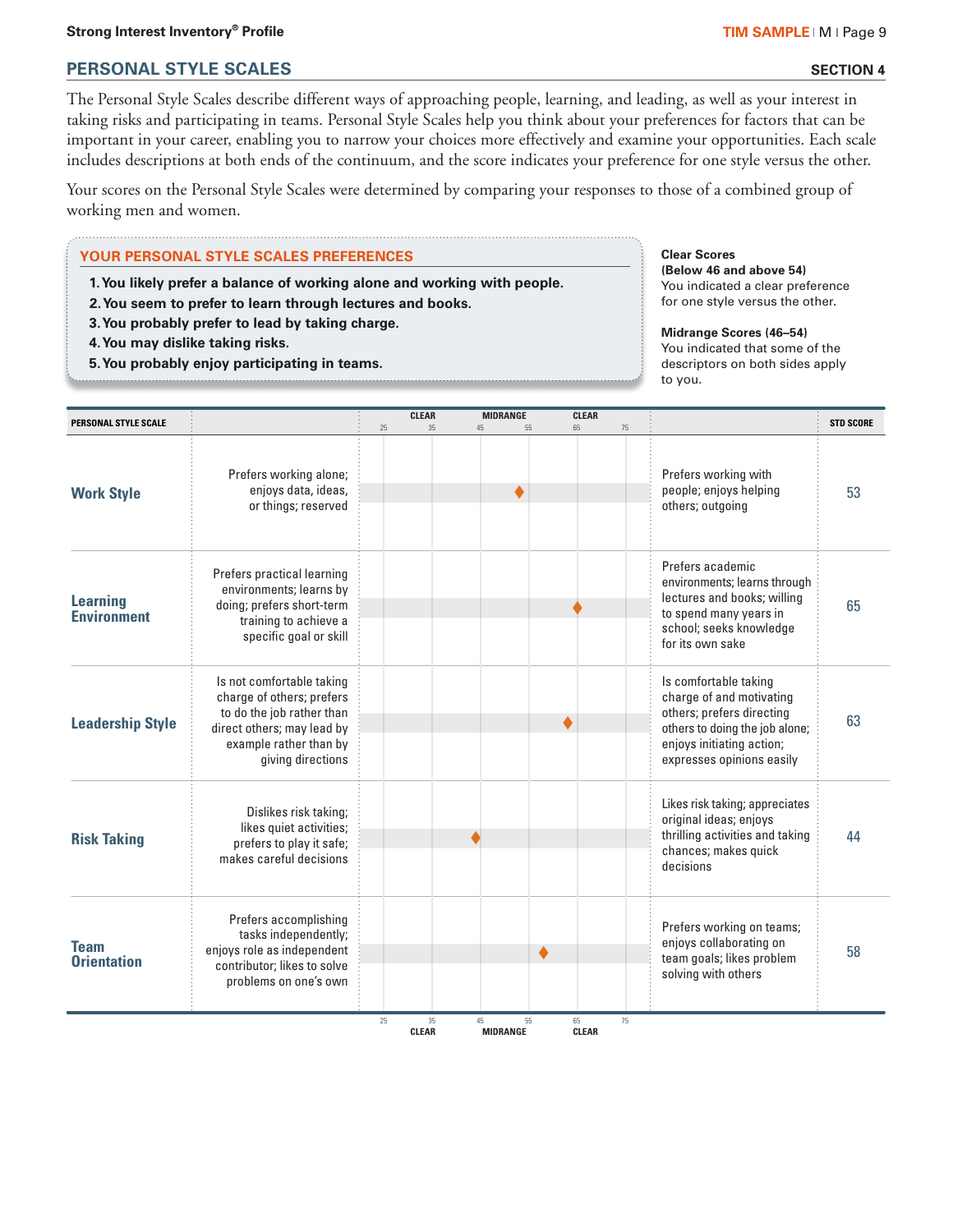# **PROFILE SUMMARY SECTION 5**

#### **YOUR HIGHEST THEMES YOUR THEME CODE**

**Enterprising, Artistic, Conventional EAC**

#### **YOUR TOP FIVE INTEREST AREAS**

- **1. Politics & Public Speaking (E)**
- **2. Social Sciences (S)**
- **3. Law (E)**
- **4. Writing & Mass Communication (A)**
- **5. Sales (E)**

#### **YOUR TOP TEN STRONG OCCUPATIONS**

#### **1. [Paralegal \(CA\)](http://www.onetonline.org/link/summary/23-2011.00)**

- **2. [Human Resources Specialist \(ESR\)](http://www.onetonline.org/link/summary/13-1071.00)**
- **3. [Public Administrator \(ASE\)](http://www.onetonline.org/link/summary/11-1011.00)**
- **4. [University Administrator \(SA\)](http://www.onetonline.org/link/summary/11-9033.00)**
- **5. [Attorney \(ARE\)](http://www.onetonline.org/link/summary/23-1011.00)**
- **6. [Elected Public Official \(ESA\)](http://www.onetonline.org/link/summary/11-1031.00)**
- **7. [Librarian \(A\)](http://www.onetonline.org/link/summary/25-4021.00)**
- **8. [Public Relations Director \(AE\)](http://www.onetonline.org/link/summary/11-2031.00)**
- **9. [Human Resources Manager \(SER\)](http://www.onetonline.org/link/summary/11-3121.00)**
- **10. [Career Counselor \(S\)](http://www.onetonline.org/link/summary/21-1012.00)**

#### **YOUR PERSONAL STYLE SCALES PREFERENCES**

- **1. You likely prefer a balance of working alone and working with people.**
- **2. You seem to prefer to learn through lectures and books.**
- **3. You probably prefer to lead by taking charge.**
- **4. You may dislike taking risks.**
- **5. You probably enjoy participating in teams.**

### **RESPONSE SUMMARY**

This section provides a summary of your responses to the different sections of the inventory for use by your career professional.

| <b>ITEM RESPONSE PERCENTAGES</b> |                      |             |             |                |                         |  |  |
|----------------------------------|----------------------|-------------|-------------|----------------|-------------------------|--|--|
| <b>Section Title</b>             | <b>Strongly Like</b> | <b>Like</b> | Indifferent | <b>Dislike</b> | <b>Strongly Dislike</b> |  |  |
| Occupations                      |                      | 26          | 24          | 30             |                         |  |  |
| <b>Subject Areas</b>             | 20                   | 28          | 15          | 33             |                         |  |  |
| Activities                       | 19                   | 22          | 24          | 21             |                         |  |  |
| Leisure Activities               |                      | 32          | 29          | 29             |                         |  |  |
| People                           | 25                   | 25          | 19          | 25             |                         |  |  |
| <b>Your Characteristics</b>      | 44                   | 33          | . .         |                |                         |  |  |
| <b>TOTAL PERCENTAGE</b>          | 19<br>נ ו            | 26          | 22          | 26             | $1^{\circ}$             |  |  |

*Note:* Due to rounding, total percentage may not add up to 100%.

Total possible responses: 291 Your response total: 291 Items omitted: 0 Typicality index: 23—Combination of item responses appears consistent.



**SECTION 6**

#### **Areas of Least Interest**

**Computer Hardware & Electronics (R) Mechanics & Construction (R) Mathematics (I)**

#### **Occupations of Dissimilar Interest**

**Physicist (IRA) Medical Illustrator (AIR) Physical Therapist (SIR) Mathematics Teacher (CIS) Automobile Mechanic (R)**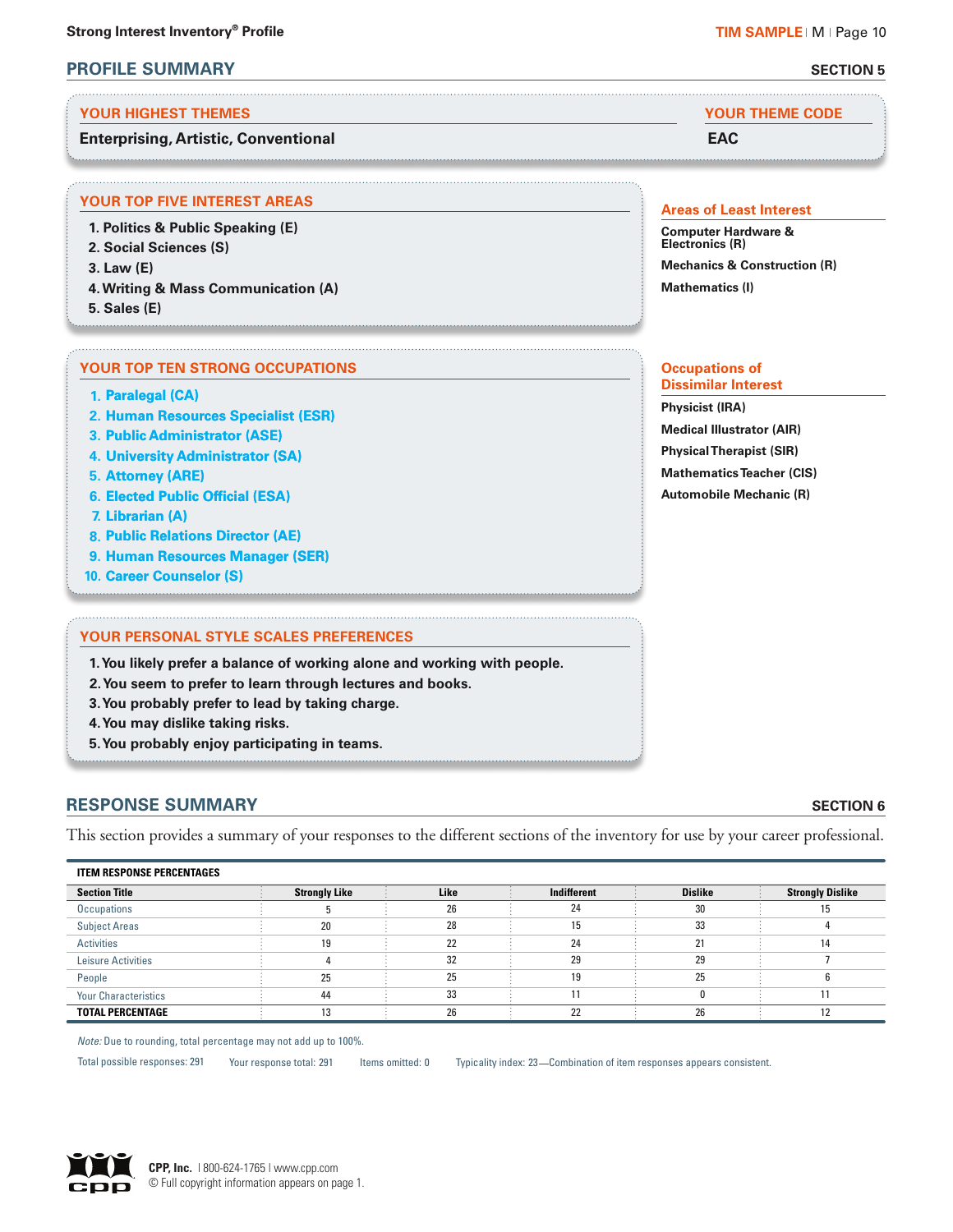

# **INTRODUCTION TO YOUR STRONG AND MBTI® CAREER REPORT**

As part of your career exploration process you recently took two powerful assessments:

- The *Strong Interest Inventory*® (*Strong*) assessment
- The *Myers-Briggs Type Indicator*® (MBTI®) assessment

Both of these tools have been revised and updated through many decades of research and provide the latest, most thorough information available relating career interests, personality, and work environments. Although each assessment is helpful in itself, examining your combined results will expand your understanding of both yourself and your career options.

This report builds on what you have learned from prior interpretations of the *Strong* and MBTI tools. Although the following pages include brief summaries of your *Strong* and MBTI results, make sure that you have discussed each assessment with a career professional first in order to get the most from this report.

# **HOW YOU WILL BENEFIT**

The Strong and MBTI® Career Report can help you identify

- **•** Work tasks you might find satisfying
- **•** Work environments that would be a good fit
- **•** Specific occupations and career fields you might enjoy
- **•** Ways to alter your work environment to make it more satisfying
- **•** Leisure activities to balance your work life
- **•** Strategies for career development
- **•** Tactics for staying motivated during the career exploration process

# **HOW YOUR REPORT IS ORGANIZED**

The sections in your Strong and MBTI® Career Report are

- **•** Summary of Your *Strong* and MBTI Results
- **•** Your *Strong* Themes and MBTI Preferences Combined
- **•** Your Personal Style and MBTI Preferences
- **•** Career Fields and Occupations Suggested by Your Combined Results
- **•** Additional Occupations to Explore
- **•** Career Development Strategies
- **•** Successful Career Exploration and Change
- **•** Next Steps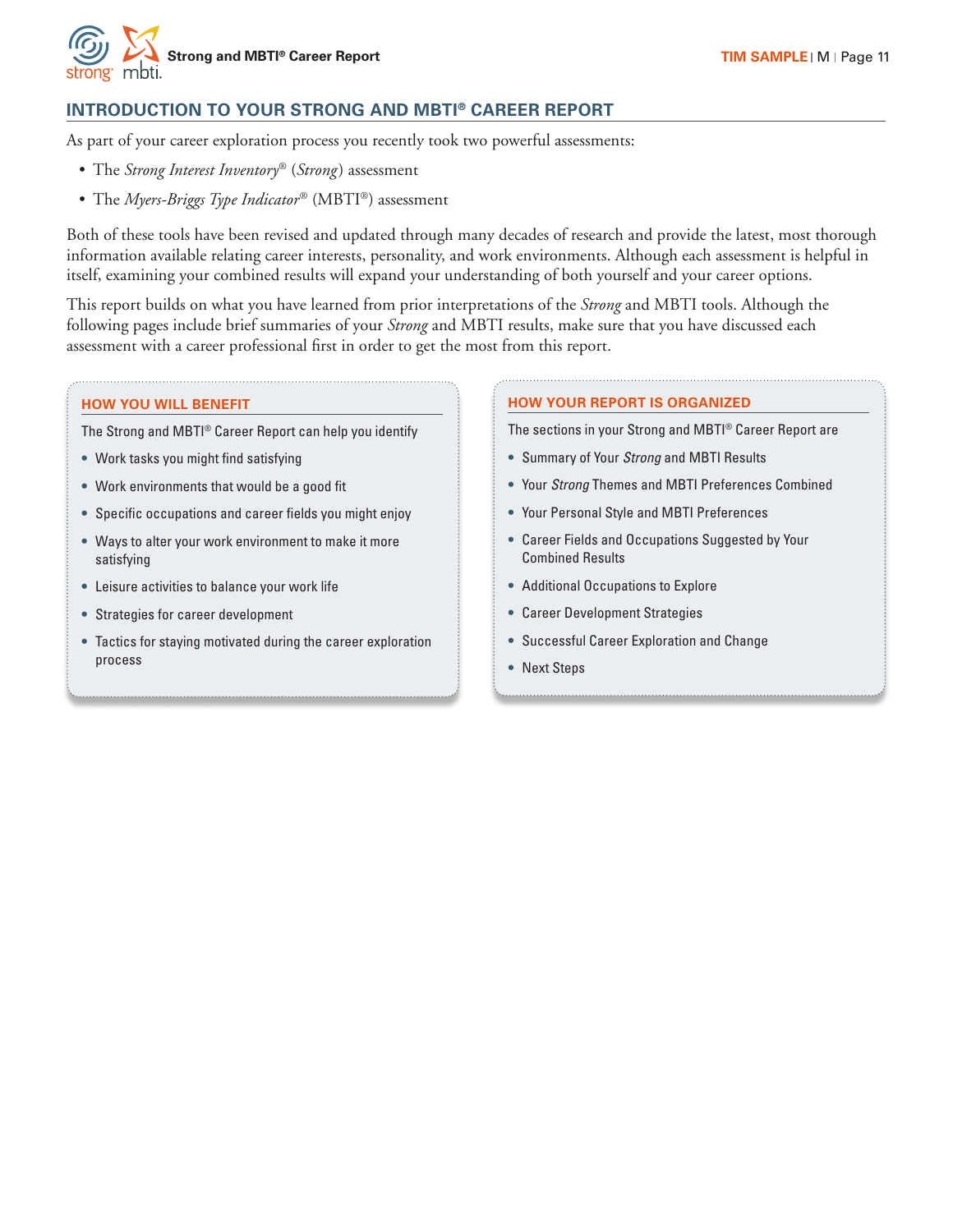# **SUMMARY OF YOUR STRONG AND MBTI® RESULTS**

Your results on the *Strong* and MBTI tools are based on the same assumption—that you are most likely to be satisfied and productive if you are working at something you enjoy in an environment you find compatible.

- The *Strong* assessment matches your interests with six types of work environments.
- The MBTI assessment describes your personality type and matches it with types of work.

#### **YOUR SIX STRONG GENERAL OCCUPATIONAL THEMES**

Your *Strong* Profile showed your level of interest in six General Occupational Themes. These Themes reflect broad patterns of interest and are used to describe both people's personalities and the environments in which they work. The Themes below are presented in your order of interest.

- **• Enterprising**—Managing, selling
- **• Artistic**—Creating or enjoying art
- **• Conventional**—Accounting, processing data
- **• Investigative**—Researching, analyzing
- **• Social**—Helping, instructing
- **• Realistic**—Building, repairing

Your highest Themes are **Enterprising** and **Artistic.**

People with interests in these areas usually enjoy managing and directing creative work. Making autonomous decisions and seeing the results of creative projects is often important to them.

#### **YOUR FOUR MBTI® PERSONALITY PREFERENCES**

Your MBTI results show these four personality preferences: **INTP.**

- **• Introversion (I)**—Getting energy from and attuning to inner reflection on ideas and experiences
- **• Intuition (N)**—Taking in information from patterns and the big picture and focusing on future possibilities
- • **Thinking (T)**—Making decisions based primarily on logic and an objective analysis of cause and effect
- • **Perceiving (P)**—Being flexible and spontaneous and wanting to keep your options open

People with INTP preferences are interested in theories and abstract ideas and in creating conceptual models. They like to solve problems through logical, objective analysis using their expert knowledge and technical skills.

*If you have any questions about your* Strong *or MBTI results, be sure to ask your career professional for clarification.*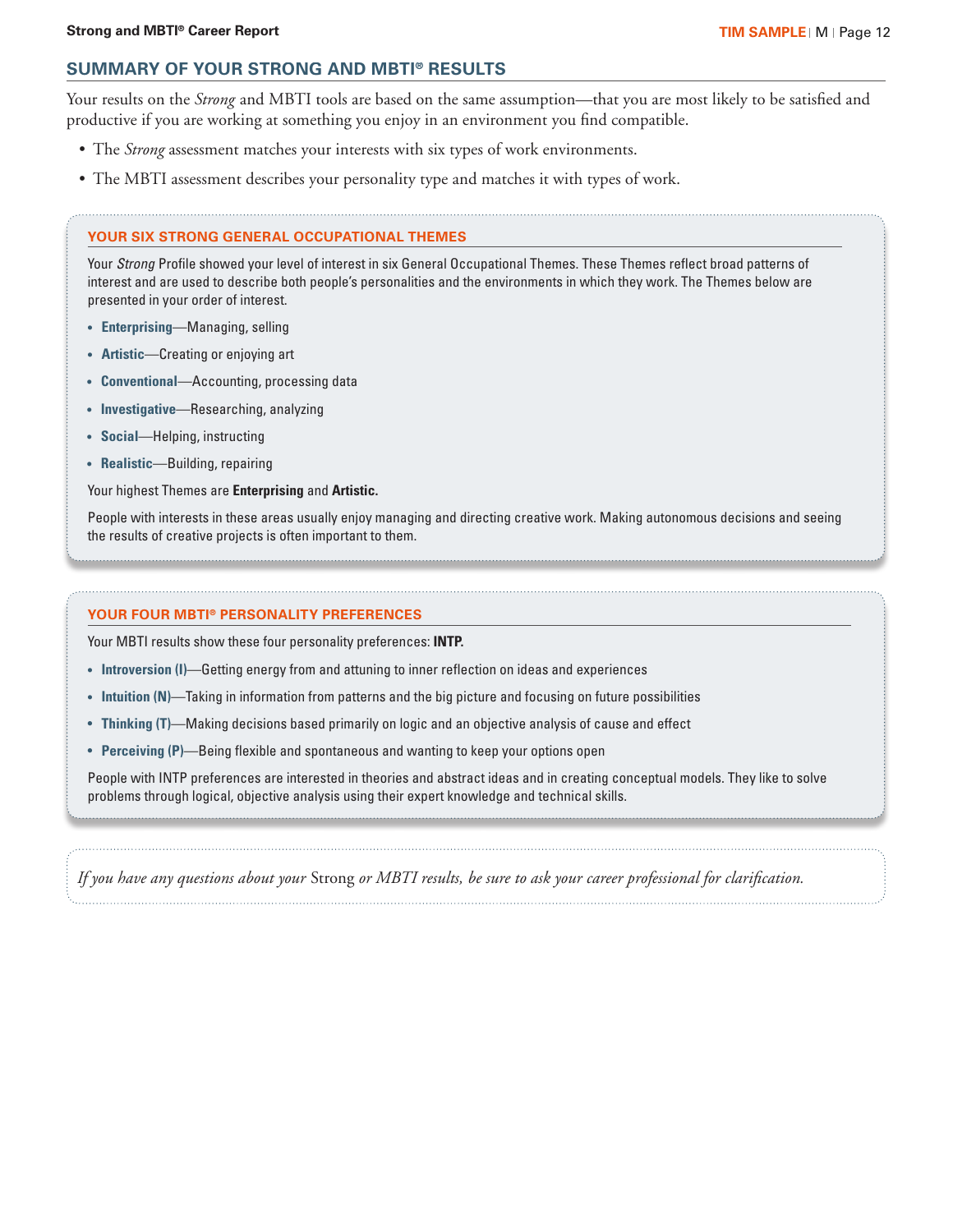# **YOUR STRONG THEMES AND MBTI® PREFERENCES COMBINED**

Your combined *Strong* Theme and MBTI results are described below. Your combined results will help you explore:

- • What you might like to do
- Where you might like to work
- How you might like to work and learn

This report focuses on your Enterprising *Strong* Theme because that is the Theme in which you showed the greatest interest. The Enterprising Theme likely represents your strongest career motivator and the kinds of activities you find most energizing. Business-related work environments will probably attract you first.

Your *Strong* results show that you are also quite interested in the Artistic and Conventional Themes. You may find it helpful to discuss with your career professional how these Themes might affect your career exploration.

# **ENTERPRISING + INTP—The Independent Persuaders**

| <b>Enterprising</b><br>work<br><b>environments</b>                  | • Competitive<br>• Fast paced<br>• Business oriented<br>• Focused on those in positions of power and influence                                                                                                               |
|---------------------------------------------------------------------|------------------------------------------------------------------------------------------------------------------------------------------------------------------------------------------------------------------------------|
| <b>INTPs</b><br>at work                                             | • Enjoy strategic planning and problem solving at a systems level<br>• Develop conceptual models<br>• Apply tough-minded analysis<br>• Are flexible in their actions and ideas                                               |
| <b>Enterprising</b><br>$+$ INTP<br><i>individuals</i><br>often like | • Research and development positions in organizations<br>• Competitive business environments<br>. Designing systems for improving the delivery of products and services<br>• Basing decisions on logic and critical analysis |

You can probably tell from the descriptions above that Enterprising work environments are sometimes attractive to INTPs. You are likely to be recognized for your ability to:

- • Combine imagination and innovation with efficiency and productivity
- Bring a future orientation to decision making
- See the whole picture and envision how things could be done differently
- Adapt well to change

However, some Enterprising work environments may seem a bit too fast paced to you. Your need for reflection and innovation may at times be viewed by others as a sign that you lack focus on the bottom line.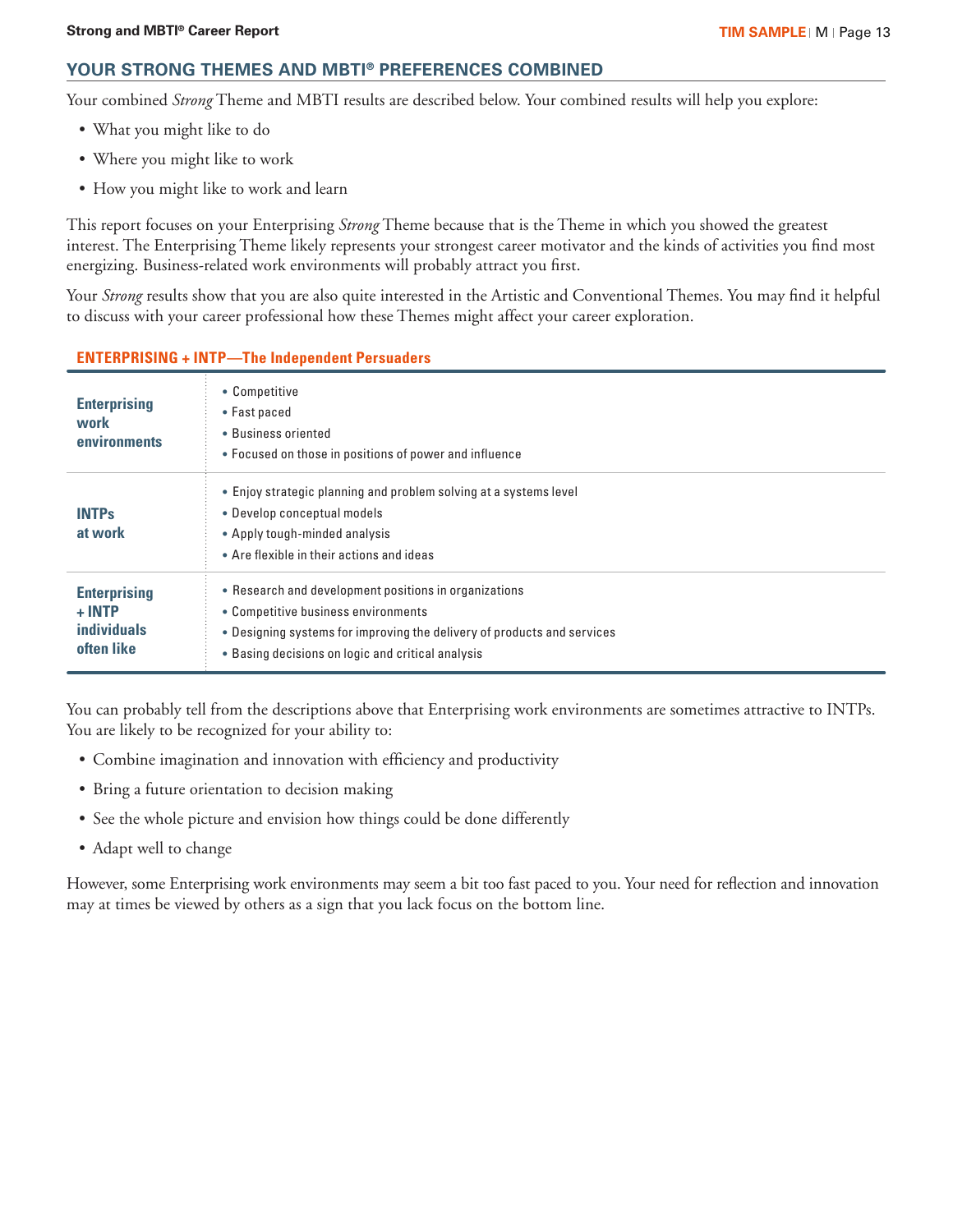# **YOUR PERSONAL STYLE AND MBTI® PREFERENCES**

Explained below are your results on the five *Strong* scales that describe your personal style of working and learning, combined with the impact of your MBTI preferences.

#### **STRONG WORK STYLE + MBTI® TYPE**

#### **Your** *Strong* **result and MBTI preferences for Introversion and Thinking suggest that you may:**

- **•** Want a balance between time alone and time with coworkers
- **•** Like to work alone for a while and then discuss the results of your work with a small group or team
- **•** Work best when you, rather than others, control your level of people contact

#### **STRONG LEARNING ENVIRONMENT + MBTI® TYPE**

**Your** *Strong* **result and MBTI preference for Intuition suggest that you would probably:** 

**•** Enjoy learning through lecture and reading

- **•** Be interested in knowledge for its own sake
- **•** Like exploring the broad theories and concepts that underlie your field of study
- **•** Want a position in which conceptual knowledge is valued and continual learning opportunities are available

#### **STRONG LEADERSHIP STYLE + MBTI® TYPE**

#### **Your** *Strong* **result and MBTI preference for Introversion suggest that you may:**

- **•** Adopt an outgoing and directive style, but only after much thought and reflection
- **•** Want a job that allows you to work independently on goals and strategies and then direct others to carry them out
- **•** Enjoy being in charge of projects, but prefer infrequent interaction with those you manage

#### **STRONG RISK TAKING + MBTI® TYPE**

#### **Your** *Strong* **result and MBTI preferences for Thinking and Perceiving suggest that you may:**

- **•** Be most comfortable in positions that are somewhat predictable and stable
- **•** Approach change only after carefully considering the logical consequences of all your alternatives
- **•** Prefer work that allows you to apply your expertise rather than take on entirely new challenges

#### **STRONG TEAM ORIENTATION + MBTI® TYPE**

#### **Your** *Strong* **result and MBTI preference for Introversion suggest that you would probably:**

- **•** Enjoy contributing to team efforts, but with little direct contact with others
- **•** Like sharing group successes, but prefer not to receive public recognition
- **•** Prefer to work independently to address concerns of the group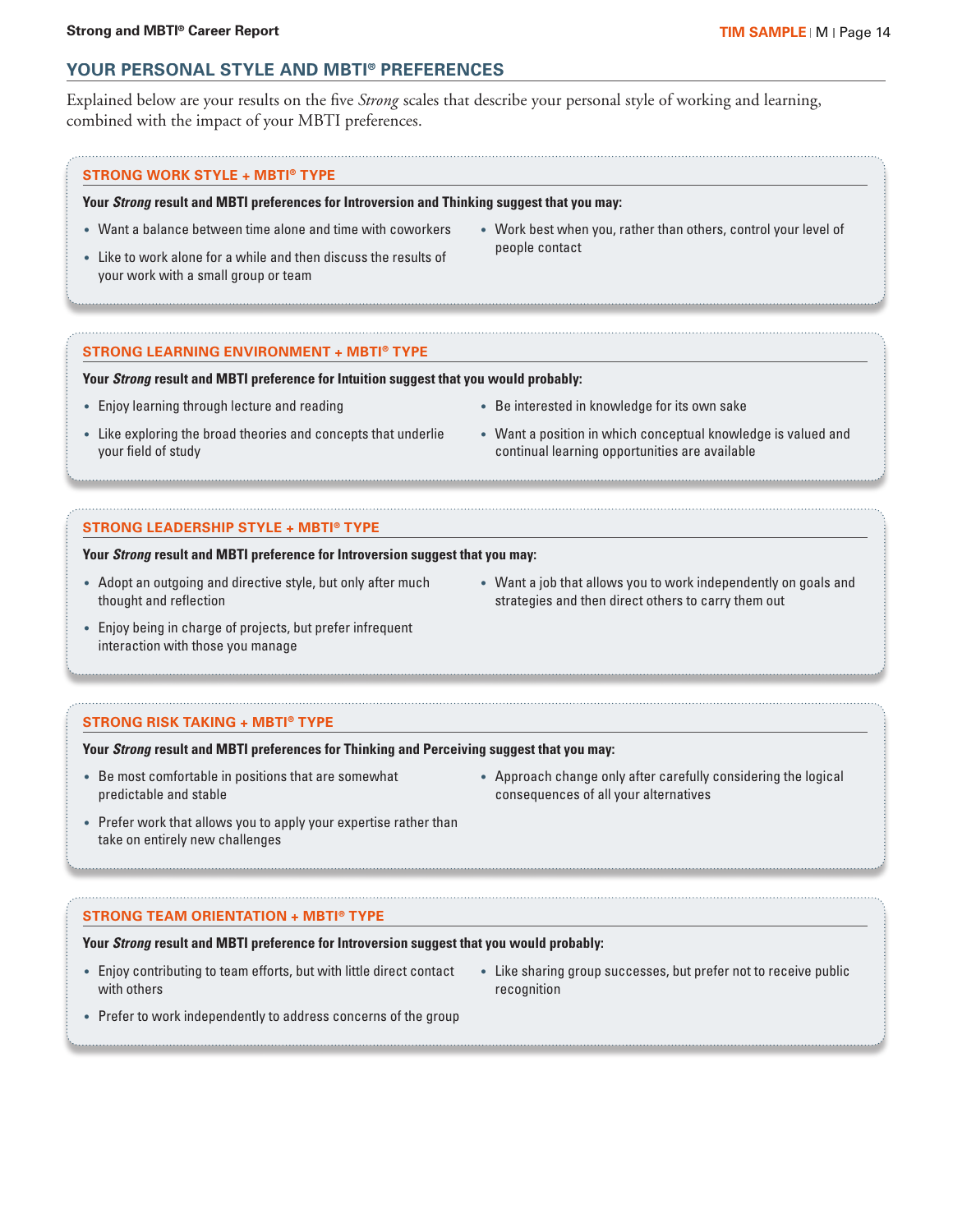# **CAREER FIELDS AND OCCUPATIONS SUGGESTED BY YOUR COMBINED RESULTS**

Now that you have seen how your *Strong* Themes and MBTI preferences combine to suggest satisfying tasks and work environments, and how the *Strong* Personal Style Scales and MBTI preferences combine to suggest your styles of working and learning, it is time to narrow your career exploration to career fields and specific occupations.

# **CAREER FIELDS FOR ENTERPRISING + INTP TYPES**

The career fields to the right reflect both Enterprising work environments suggested by your *Strong* results and O\*NET™ job families that attract INTP types. You can find out more about these career fields by looking up their codes at http://www.onetonline.org. Your career professional can help you explore many other career fields that may appeal to you. These are just a few suggestions to help you get started.

| <b>CAREER FIELD</b>                      | 0*NET CODE(S) |                       |  |
|------------------------------------------|---------------|-----------------------|--|
| Law                                      |               | 23-1011.00 23-1023.00 |  |
| <b>Corporate Executive</b><br>Management | 11-1011.00    |                       |  |
| <b>Marketing Research</b>                | 13-1161.00    |                       |  |
| <b>Management Consulting</b>             | 13-1111.00    |                       |  |

# **OCCUPATIONS FOR YOUR COMBINED STRONG AND MBTI® RESULTS**

The occupations in the table that follows were suggested by both your *Strong* interests and your MBTI type, thus making it likely that you may find them satisfying and enjoyable. Keep in mind that

- • Your interests are similar to those of people working in these occupations who like their work
- These occupations tend to attract people with the same MBTI type as you have who are satisfied with their job

These occupations are based on data collected from more than 70,000 people who are satisfied with their jobs and have taken the *Strong* inventory and from more than 90,000 people who are satisfied with their jobs and have taken the MBTI assessment. The occupations from both sources are linked to the occupations found in the  $O^*NET$  system of occupational classification developed by the U.S. Department of Labor. For more information about these occupations, click an occupation name in the left column or visit http://www.onetonline.org and enter the occupation name in the search box at the Web site.

| <b>OCCUPATION</b>                        | TYPICAL WORK TASKS                                                                                                  | SELECTED KNOWLEDGE, SKILLS, ABILITIES (KSAs)                                                   |
|------------------------------------------|---------------------------------------------------------------------------------------------------------------------|------------------------------------------------------------------------------------------------|
|                                          | Represent clients in criminal and civil litigation and other<br>legal proceedings                                   | Knowledge of laws, court procedures, and government<br>regulations                             |
| <b>Attorney</b>                          | Draw up legal documents and manage cases<br>Advise clients on legal or business transactions                        | Ability to use logic and reasoning to identify the strengths<br>and weaknesses of alternatives |
|                                          |                                                                                                                     | Skill in persuading others to change their minds or<br>behavior                                |
|                                          | • Meet with constituents to determine needs                                                                         | Knowledge of laws, legal codes, government regulations,                                        |
| <b>Elected Public</b><br><b>Official</b> | Determine and formulate policies and provide overall<br>direction of federal, state, or local government activities | and agency rules<br>Skill in persuading others                                                 |
|                                          | Determine budget for government or agency                                                                           |                                                                                                |

# **YOUR TOP COMBINED OCCUPATIONS**

**Continued on next page**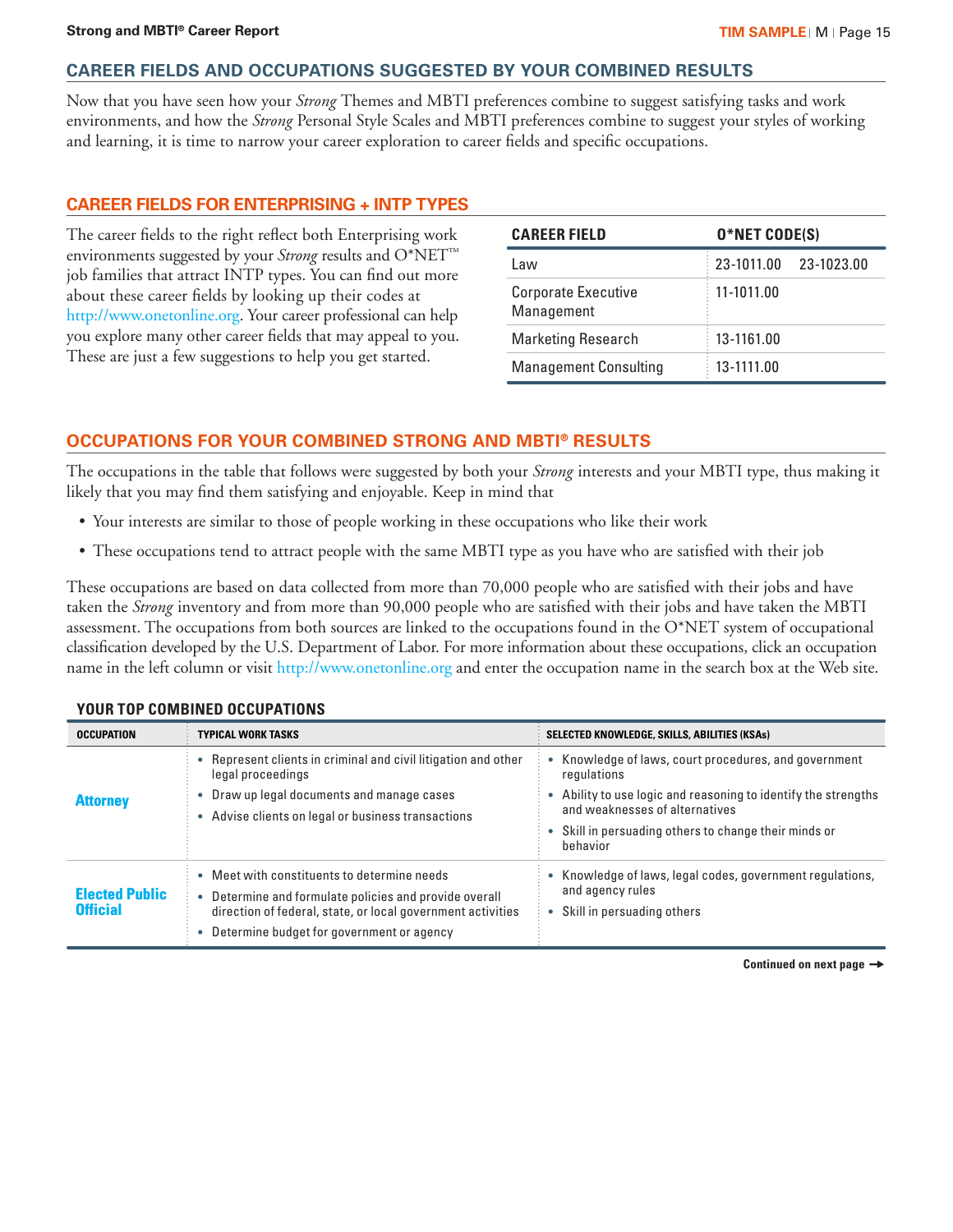# **YOUR TOP COMBINED OCCUPATIONS (continued)**

| <b>OCCUPATION</b>                                       | <b>TYPICAL WORK TASKS</b>                                                                                                                                                                                                                                                                                      | SELECTED KNOWLEDGE, SKILLS, ABILITIES (KSAs)                                                                                                                                                                                                                                                                                                                          |
|---------------------------------------------------------|----------------------------------------------------------------------------------------------------------------------------------------------------------------------------------------------------------------------------------------------------------------------------------------------------------------|-----------------------------------------------------------------------------------------------------------------------------------------------------------------------------------------------------------------------------------------------------------------------------------------------------------------------------------------------------------------------|
| <b>Urban &amp;</b><br><b>Regional</b><br><b>Planner</b> | • Develop comprehensive plans for land use<br>• Design and administer government plans and policies<br>affecting land use, zoning, public utilities, facilities,<br>housing, and transportation<br>• Hold public meetings and confer with interested parties<br>to formulate land use or community plans       | • Knowledge of techniques and tools used to produce<br>blueprints, drawings, and models<br>• Knowledge of laws, legal codes, government regulations,<br>and agency rules<br>• Ability to use logic and reasoning to identify the strengths<br>and weaknesses of alternative solutions                                                                                 |
| <b>Management</b><br><b>Analyst</b>                     | • Conduct organizational studies and evaluations and<br>design systems and procedures<br>• Analyze data gathered and develop solutions or<br>alternative methods of proceeding<br>• Confer with personnel concerned to ensure successful<br>functioning of newly implemented systems or procedures             | • Knowledge of principles of strategic planning, resource<br>allocation, leadership, production methods, and<br>coordination of people and resources<br>• Skill in giving full attention to what other people are saying<br>and taking time to understand the points being made<br>• Ability to combine pieces of information to form general<br>rules or conclusions |
| Arts/<br><b>Entertainment</b><br><b>Manager</b>         | • Confer with clients about their careers and actions taken<br>on their behalf<br>• Schedule promotional or performance engagements and<br>develop strategies for your clients' success<br>• Confer with art or production department heads to discuss<br>presentations and to coordinate creative activities  | • Knowledge of media production, communication, and<br>dissemination techniques and methods<br>• Knowledge of methods for promoting and selling services<br>• Ability to come up with clever ideas and skill in<br>persuading others to change their minds or behavior                                                                                                |
| <b>Technical</b><br><b>Writer</b>                       | • Write technical materials, such as equipment manuals<br>and operating instructions<br>• Write material according to set standards regarding<br>clarity, style, and terminology<br>• Incorporate drawings, specifications, and mockups to illustrate<br>technology, operating procedure, sequence, and detail | • Knowledge of the English language, including the meaning<br>and spelling of words, rules of composition, and grammar<br>• Knowledge of techniques for media production,<br>communication, and dissemination<br>• Skill in communicating effectively in writing as<br>appropriate for the needs of the audience                                                      |
| <b>Editor</b>                                           | • Assign topics, events, and stories to individual writers or<br>reporters<br>• Develop story or content ideas, considering reader or<br>audience appeal<br>• Plan the contents of publications                                                                                                                | • Knowledge of the English language, including the meaning<br>and spelling of words, rules of composition, and grammar<br>• Knowledge of techniques for media production,<br>communication, and dissemination<br>• Skill in communicating effectively in writing as appropriate<br>for the needs of the audience                                                      |
| <b>Musician</b>                                         | • Play one or more musical instruments in recital, in<br>accompaniment, or as a member of an orchestra, band, or<br>other musical group<br>• Transpose music to play in an alternate key or to fit<br>individual style or purposes                                                                             | • Ability to detect or tell the differences between sounds<br>that vary in pitch and loudness<br>• Ability to focus on a single source of sound in the<br>presence of other distracting sounds<br>• Knowledge of techniques required to compose, produce,<br>and perform works of music                                                                               |
| <b>Psychologist</b>                                     | • Diagnose mental disorders, learning disabilities, and<br>cognitive, behavioral, and emotional problems<br>• Provide therapy or counseling to assist individuals in<br>achieving more effective personal, social, educational,<br>and vocational development and adjustment<br>• May teach college courses    | • Knowledge of principles, methods, and procedures for<br>diagnosing, treating, and rehabilitating mental dysfunctions<br>• Skill in giving full attention to what other people are saying<br>• Skill in developing constructive and cooperative working<br>relationships with others and maintaining them over time                                                  |
| <b>Pharmacist</b>                                       | • Compound and dispense medications following<br>prescriptions issued by authorized medical practitioners<br>• Assess the identity, strength, and purity of medications<br>• Advise customers regarding the selection of medication<br>brands, medical equipment, and healthcare supplies                      | • Knowledge of the chemical composition, structure, and<br>properties of substances and of the chemical transformations<br>they undergo, including drug interactions and danger signs<br>• Knowledge of the information and techniques required to<br>diagnose and treat human injuries and diseases                                                                  |

### **ACTION STEP**

**Do you see a pattern in these occupations? Try highlighting any KSAs or words or phrases that particularly appeal to you. You will probably see some trends emerge.**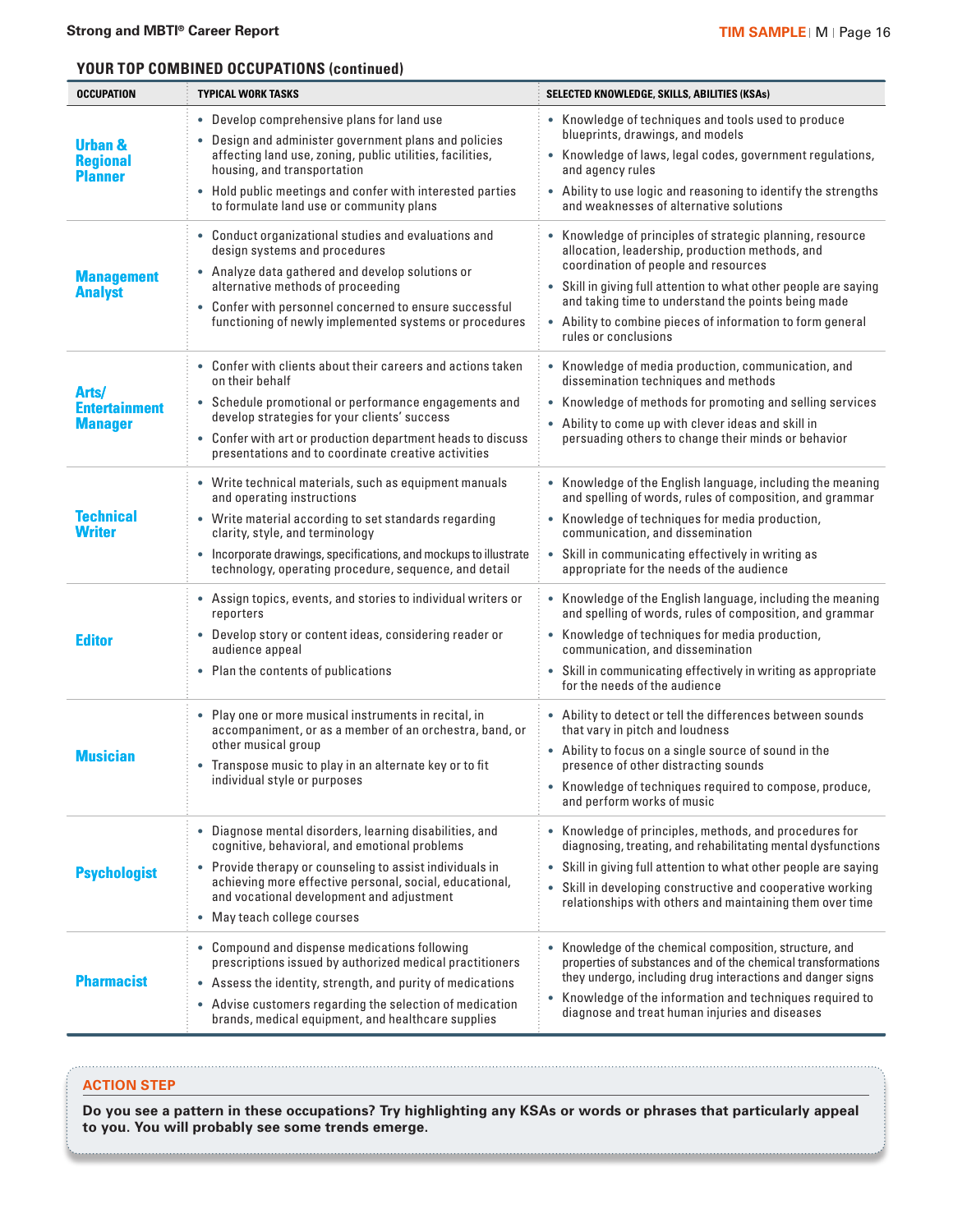# **ADDITIONAL OCCUPATIONS TO EXPLORE**

The occupations listed in the preceding table were suggested because they match *both* your *Strong* interests and your MBTI preferences. There are many other occupations from just one of the assessments, however, that may also be a good fit for you. Some of them are listed here.

#### **OCCUPATIONS TO EXPLORE**

| Aerospace/Nautical Engineer          | Legal Executive                       |
|--------------------------------------|---------------------------------------|
| <b>Biomedical Engineer</b>           | <b>Nursing Home Administrator</b>     |
| <b>Broadcast Journalist</b>          | <b>Parks &amp; Recreation Manager</b> |
| <b>Business Education Teacher</b>    | <b>Political Scientist</b>            |
| <b>Craft Artist</b>                  | <b>Power Plant Operator</b>           |
| English Teacher                      | <b>Public Administrator</b>           |
| <b>ESL Instructor</b>                | Sociologist                           |
| <b>Flight Attendant</b>              | Software Engineer                     |
| <b>Health Information Specialist</b> | Translator                            |
| Human Resources Manager              | Writer                                |

Don't be discouraged if the career field or occupation you are considering does not appear on one of your lists. Some people are successful in careers that are not typical for their interest patterns and personality types.

- • Try looking at the broader patterns represented by these occupations rather than just at the titles. You may see that certain skill clusters or interest areas emerge.
- • You might want to speak with a career professional to explore the unique perspective you could bring to your work, or to head off any stress that might arise as a result of your career choice.

#### **ACTION STEPS**

**As you consider the occupations suggested by your** *Strong* **and MBTI results, think about how each one fits with your interests and personality. Ask yourself:** 

- **• Will this career allow me to develop theoretical solutions to problems?**
- **• Will I have plenty of variety and the opportunity to use my technical knowledge and expertise?**
- **• Will I be appreciated for my long-range vision and analytical thinking?**

**Consider the patterns and trends that emerged from your occupational lists, or think about how the occupations might differ.** 

- **• Are there any skills that are common to almost all of the occupations?**
- **• Can you narrow your choices to those that best fit your personality and current interests?**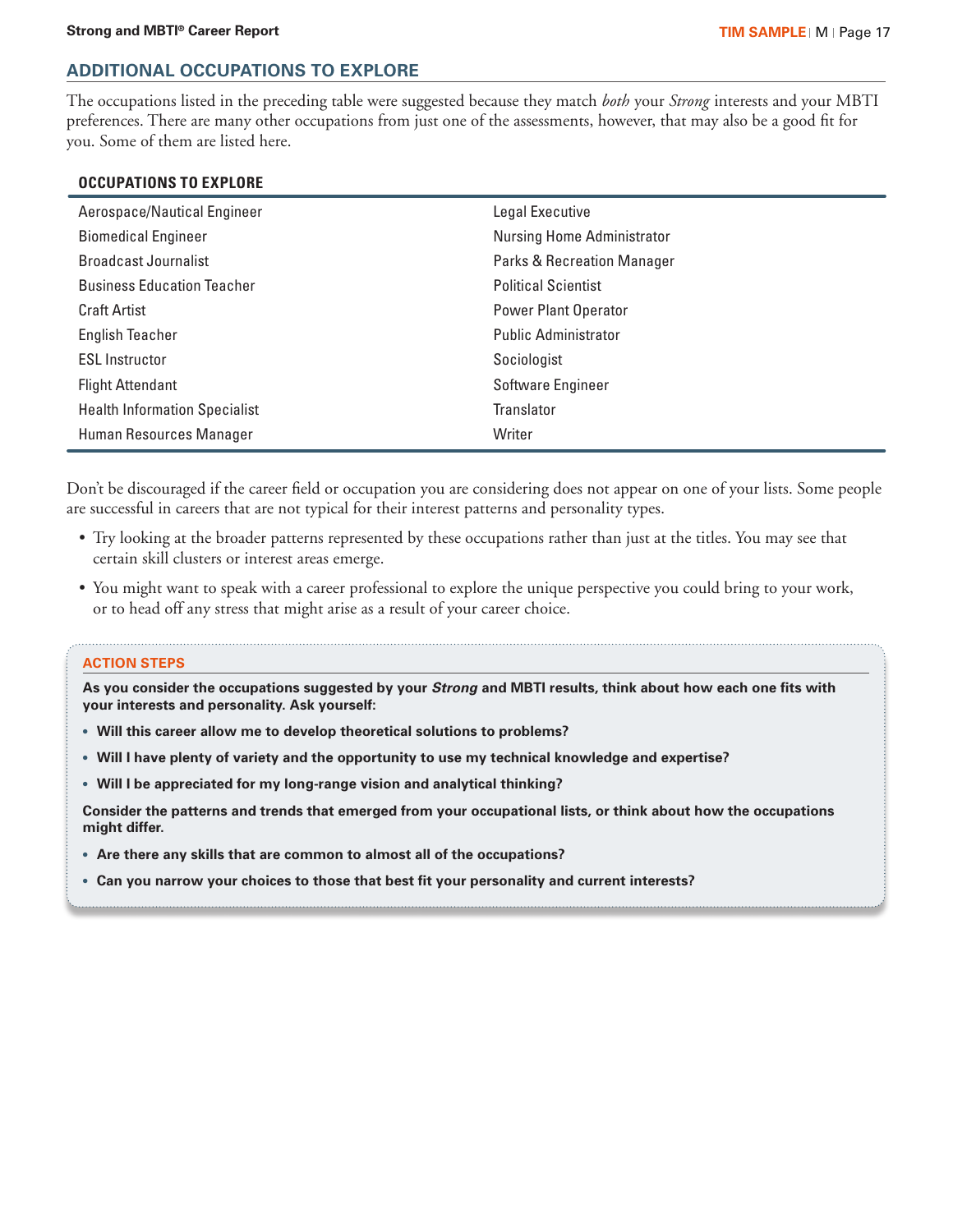# **CAREER DEVELOPMENT STRATEGIES**

People take the *Strong* and MBTI assessments for many different reasons.

- Some are looking for a good match to start their career.
- Some are considering a career change.
- Some are looking for ways to make their current job more interesting.
- Some are trying to bring more balance into their life.

The activities that follow will help you use your *Strong* and MBTI results to make effective decisions in managing your career.

# **ARE YOU LOOKING FOR A GOOD MATCH TO START YOUR CAREER?**

Students and people who are entering the job market for the first time often take the *Strong* inventory and the MBTI assessment to guide them in a career direction that will be interesting and fulfilling. If this is true for you, be sure to consider entry positions that are a good fit for your *Strong* Theme and MBTI preferences. For each career direction you are considering, ask yourself:

 $\Box$  Is this an intellectually challenging environment that focuses on the logical analysis of long-range possibilities?

 $\Box$  Is this an environment in which originality and finding new approaches to problem solving are rewarded?

 $\Box$  Will I be required to focus on precise facts and details, or to spend more time on bottom-line practicality than I like?

If you answered "yes" to the first two questions, you are probably considering a career or occupation that is a good fit for your INTP preferences.

The third question is a heads-up: Work often includes tasks that are not very appealing. But it is important that such tasks don't take up the majority of your work time.

You will also want your first career position to be a good match for your interests in the *Strong* Enterprising Theme.

 $\Box$  Is this work environment more fast paced and profit oriented than reflective and idea driven?

- Would I spend more time managing projects and selling products than solving abstract problems? □
- $\Box$  Would this job allow me to be ambitious, persuasive, and entrepreneurial?

If you answered "no" to any of these questions, try to find a work environment that is a closer fit with your Enterprising Theme.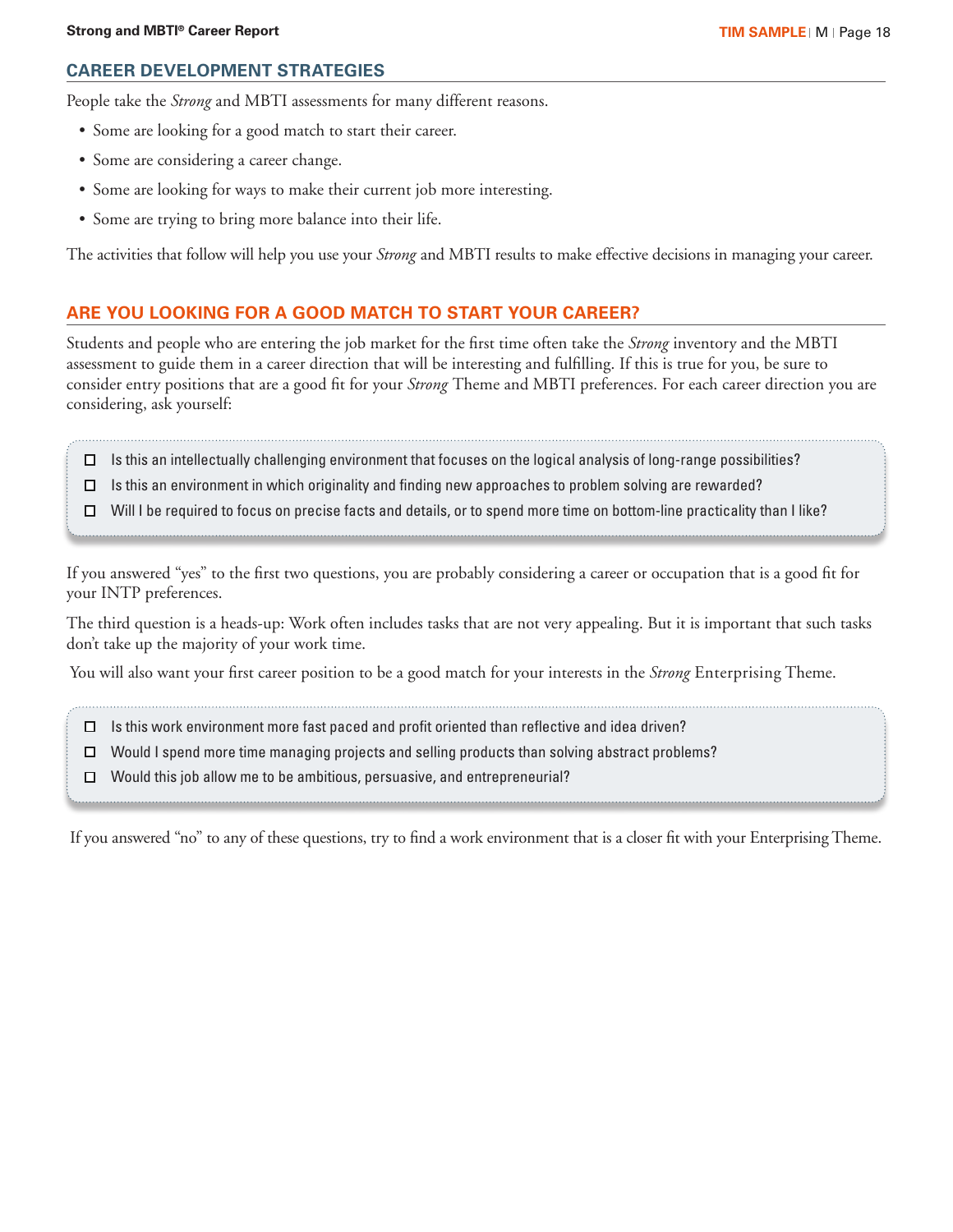# **ARE YOU CONSIDERING A CAREER CHANGE?**

People who take the *Strong* inventory or the MBTI assessment often do so because they feel some degree of career dissatisfaction. If this is true for you, it may be that your work is not a good fit for your MBTI type. Check the following statements that apply to you.

- I work in an environment that is slow to accept new ideas or that requires me to do things that may be efficient but don't  $\Box$ necessarily produce the best solutions to problems.
- $\Box$  I work in an environment where consensus and cooperation are rewarded more than logic and mental challenge.
- $\Box$  I am required to focus on facts and details, or to spend too much time on bottom-line practicality.

If you checked any of these statements, you probably would be more satisfied in a career that allows you to focus on the big picture and the logical analysis of long-range possibilities.

It is also possible that you are working in an environment that is not a good match for your interests in the Enterprising Theme. Check the following statements that apply to you.

- I work in an environment that is more reflective and idea driven than fast paced and profit oriented.  $\Box$
- $\Box$  I spend more time solving abstract problems than managing projects and selling products.
- My job doesn't allow me to be ambitious, persuasive, and entrepreneurial. □

If you checked any of the six statements above, consider talking with a career professional about ways to incorporate more of your MBTI preferences into your work or about finding a work environment that is a closer fit with the *Strong* Theme you find most appealing.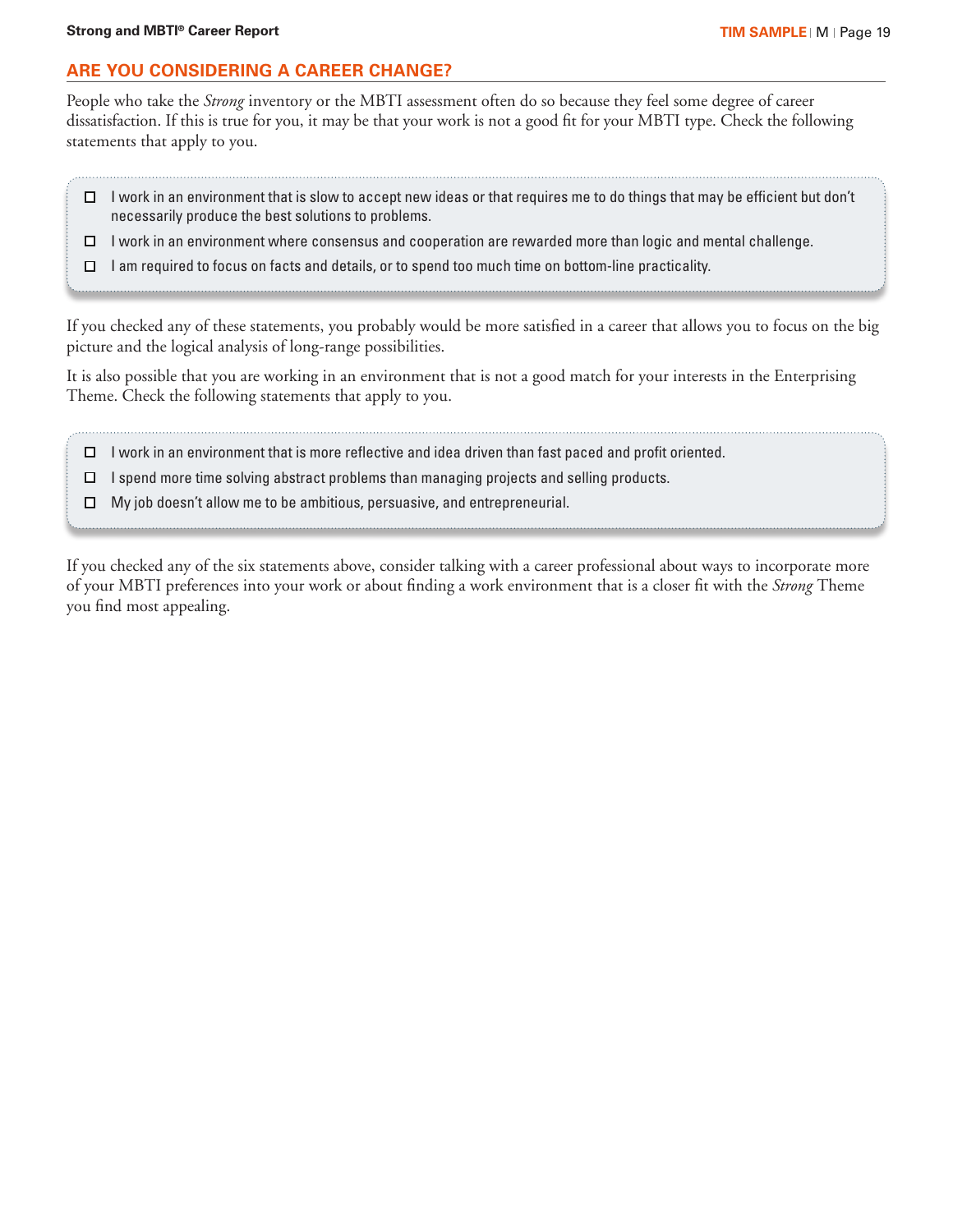# **DO YOU LIKE MOST OF WHAT YOU DO AT WORK BUT SOMETIMES WISH YOUR JOB COULD BE MORE INTERESTING?**

As people mature and acquire work experience, it is quite common for them to begin to find appealing work tasks that are not typical for their personality type. If this is true for you, you might want to consider:

- Thinking about how your research could meet the practical needs of employees and clients
- • Spending more time on personal and work relationships than you have been able to in the past
- Paying particular attention to the collection and accuracy of the data that support your vision

It may also be that particular characteristics of Themes other than Enterprising appeal to you more than they used to. Consider your secondary Artistic Theme first, and then the others:

- **Artistic**—Creating, composing, writing, performing, designing, conceptualizing; working in an environment that is self-expressive, unstructured, and flexible
- **Conventional**—Organizing, managing information, planning events; working in an environment that is structured, hierarchical, and predictable
- **Investigative**—Analyzing, solving problems, designing; working in an environment that is research oriented, scientific, and scholarly
- **Social**—Helping others, developing relationships, teaching; working in an environment that is collaborative, supportive, and cooperative
- **Realistic**—Building, repairing, using tools; working in an environment that is product driven, structured, and hands-on

Highlight any portions of the above statements that seem interesting to you, and consider how to use these interests to enrich the work you are already doing.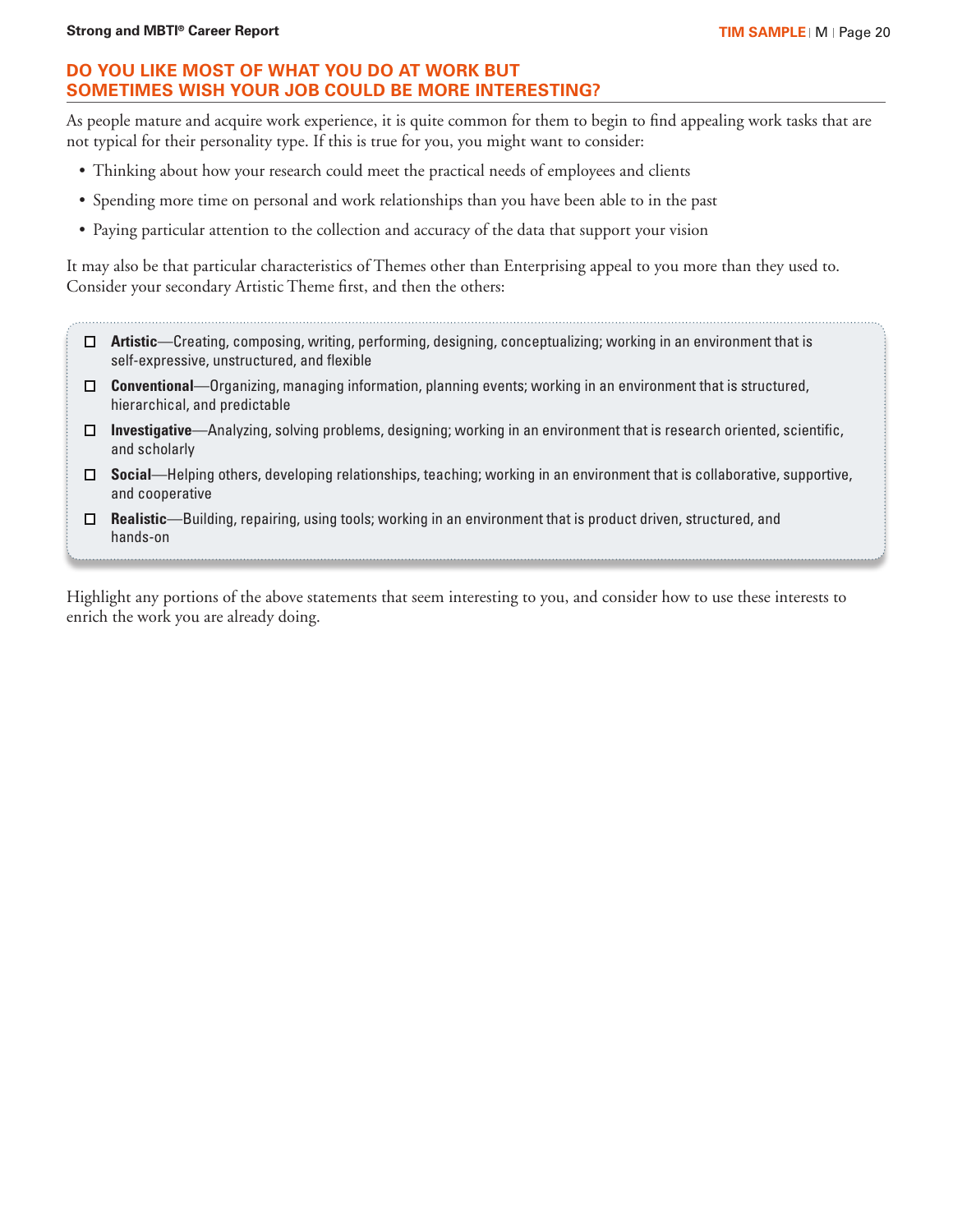# **WOULD YOU LIKE MORE BALANCE BETWEEN WORK AND OTHER AREAS OF YOUR LIFE?**

Although very important and the major focus of this report, work is only one part of who we are. INTP types often find a great deal of satisfaction in the following:

- Studying and reading about politics, philosophy, and the sciences
- Learning new computer applications and surfing the Web
- Writing and going to the theater
- Participating in outdoor activities such as hiking and fishing

The *Strong* Basic Interest Scales also suggest areas that might be interesting to explore outside of work. Consider your five highest BISs and how you could activate them in leisure and volunteer activities, or by continuing your education.

- **Politics & Public Speaking**—Campaigning for public office; joining a speaker's club or lecture circuit; debating public issues; organizing the lobbying efforts of your professional association; registering people to vote; reading books about politics; writing a political blog; taking classes in public speaking, history, or political science
- **Social Sciences**—Being a teaching assistant in a college or university; experiencing and studying different cultures; volunteering at a local historic site or museum; reading about changes in society; taking classes in sociology, psychology, or anthropology
- **Law**—Debating public policy; serving on a jury; working on civic improvement programs; volunteering for a legal aid group; reading books about law and politics; studying international systems of government; watching television programs about crime and the legal system; learning about negotiation, business, or political science
- **Writing & Mass Communication**—Writing a blog, book reviews, or letters to the editor; being on a radio or television panel or Webcast; keeping a journal; reading; teaching reading to adults; going to the library; learning a new language; taking classes in literature or journalism
- **Sales**—Helping with community and service club fund-raising events; mentoring a high school student who is interested in sales; investing in real estate; traveling for business; entertaining clients; reading and watching television programs about successful businesspeople; taking classes in management, communication, or sales techniques

If any of these suggestions appeal to you, consider exploring how you might use them to enrich your life and enjoy new activities during your leisure time.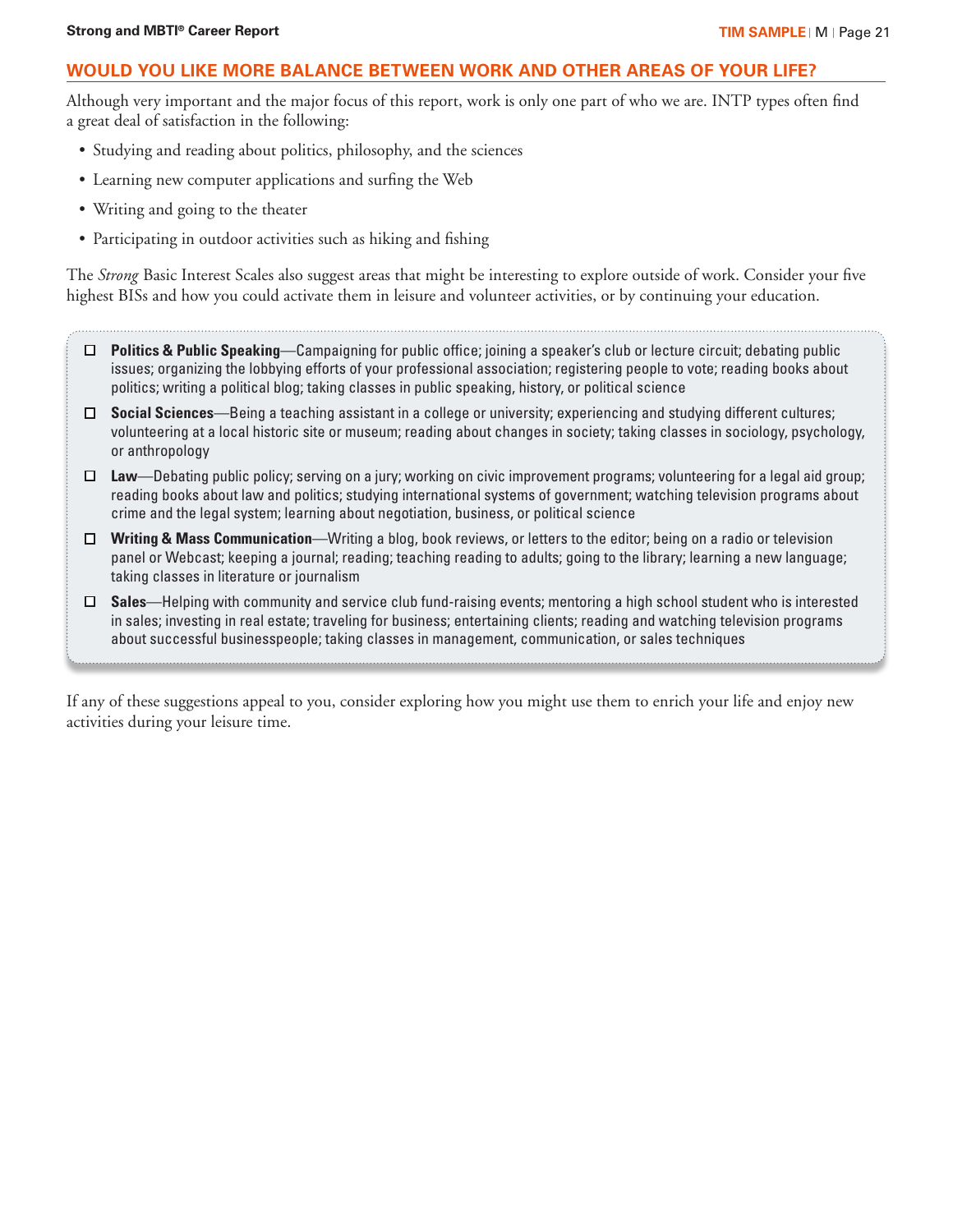# **SUCCESSFUL CAREER EXPLORATION AND CHANGE**

Everyone approaches career exploration and change differently. Your score on the *Strong* Risk Taking Personal Style Scale and your MBTI type may help you understand your unique approach.

#### **RISK TAKING + THINKING–FEELING AND JUDGING–PERCEIVING**

#### **Your** *Strong* **Risk Taking score and your MBTI preference for Thinking and Perceiving suggest that:**

- You are not very comfortable taking risks
- The idea of moving in a new career direction is not appealing at the present time
- Your analysis of the trade-offs have led you to conclude that the risk of changing direction outweighs the risk of staying where you are
- You may be torn—changing your career direction at this time poses risks you view as unacceptable, yet logically you think you can't remain where you are forever

#### **STAYING MOTIVATED**

**Your Enterprising Theme suggests that there may be times when the career exploration process seems too internal to you. It may require you to be more contemplative than you like. To keep yourself motivated,** 

- Be an active user of social media to network and expand on your contacts and connections
- Talk to as many people as possible who work in occupations related to your interests, and check out your reactions with a friend or associate
- Ask a friend to help you examine your decision more closely if you seem to be acting too quickly

#### **Be sure to capitalize on your INTP strengths to help you get past any roadblocks that get in your way:**

- Use your **Introversion** to reflect on each step and to take time to reenergize by being alone, especially after a lot of people contact. But don't overlook the importance of networking and fine-tuning interviewing skills, even though it may take extra effort.
- Use your **Intuition** to explore new opportunities that arise during your career search. But be sure to collect all the necessary facts about your alternatives and find out how others have managed this process, too.
- Use your **Thinking** to objectively examine the logical consequences of each of your career alternatives. But don't forget to pay attention to how well the job matches your personal values—how you feel about each alternative, or how others might be affected by your decision.
- Use your **Perceiving** to stay open to new possibilities that may develop along the way. But be careful to structure your activities, set goals, and establish timelines to stay focused, even though it may take extra effort to do it.